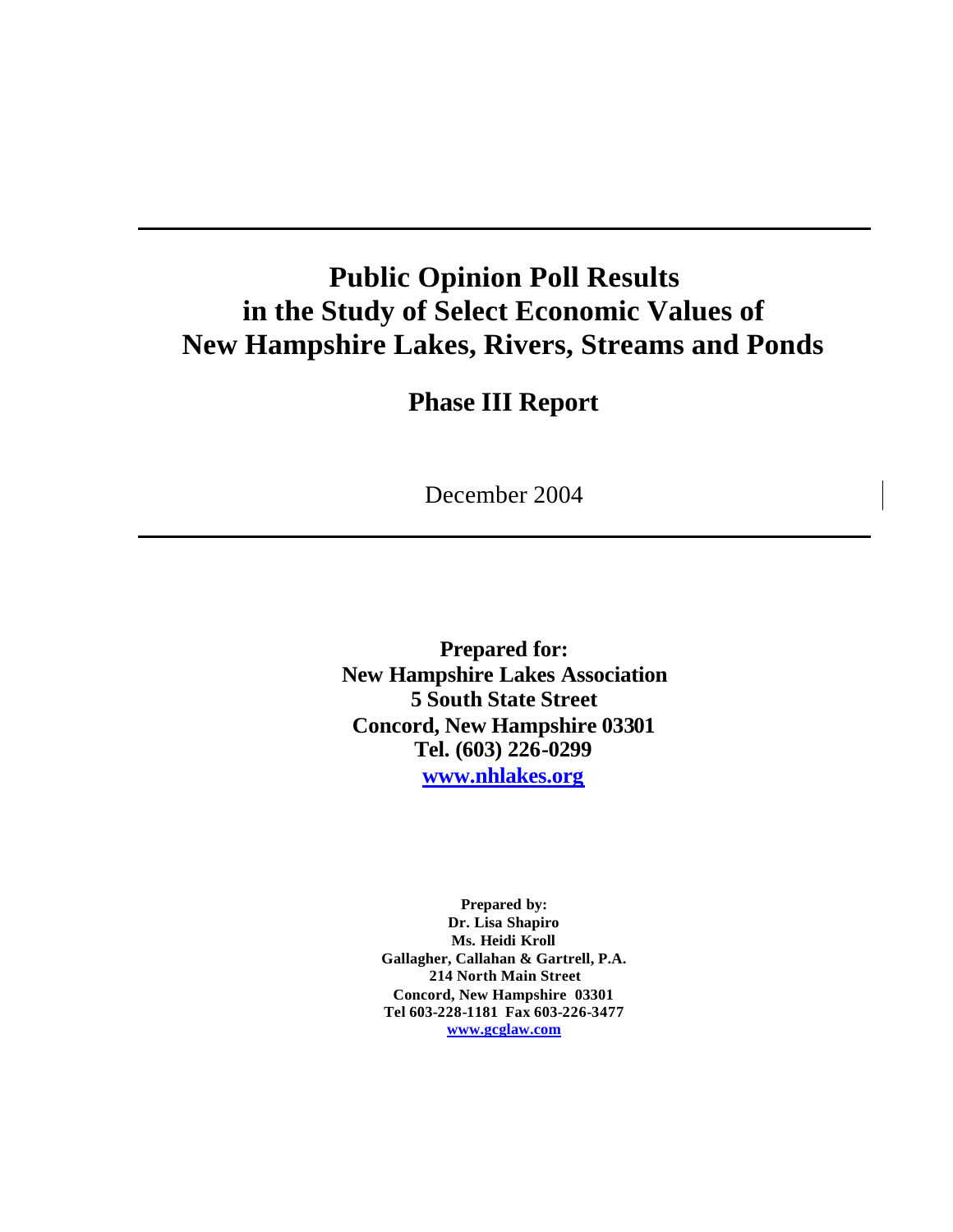# **TABLE OF CONTENTS**

| <b>SECTION 2 -UNIVERSITY OF NEW HAMPSHIRE SURVEY CENTER REPORT "GRANITE STATE</b> |  |
|-----------------------------------------------------------------------------------|--|
|                                                                                   |  |
|                                                                                   |  |
| SECTION 3 ~GALLAGHER, CALLAHAN, & GARTRELL ADDITIONAL ANALYSES OF SURVEY          |  |
|                                                                                   |  |
|                                                                                   |  |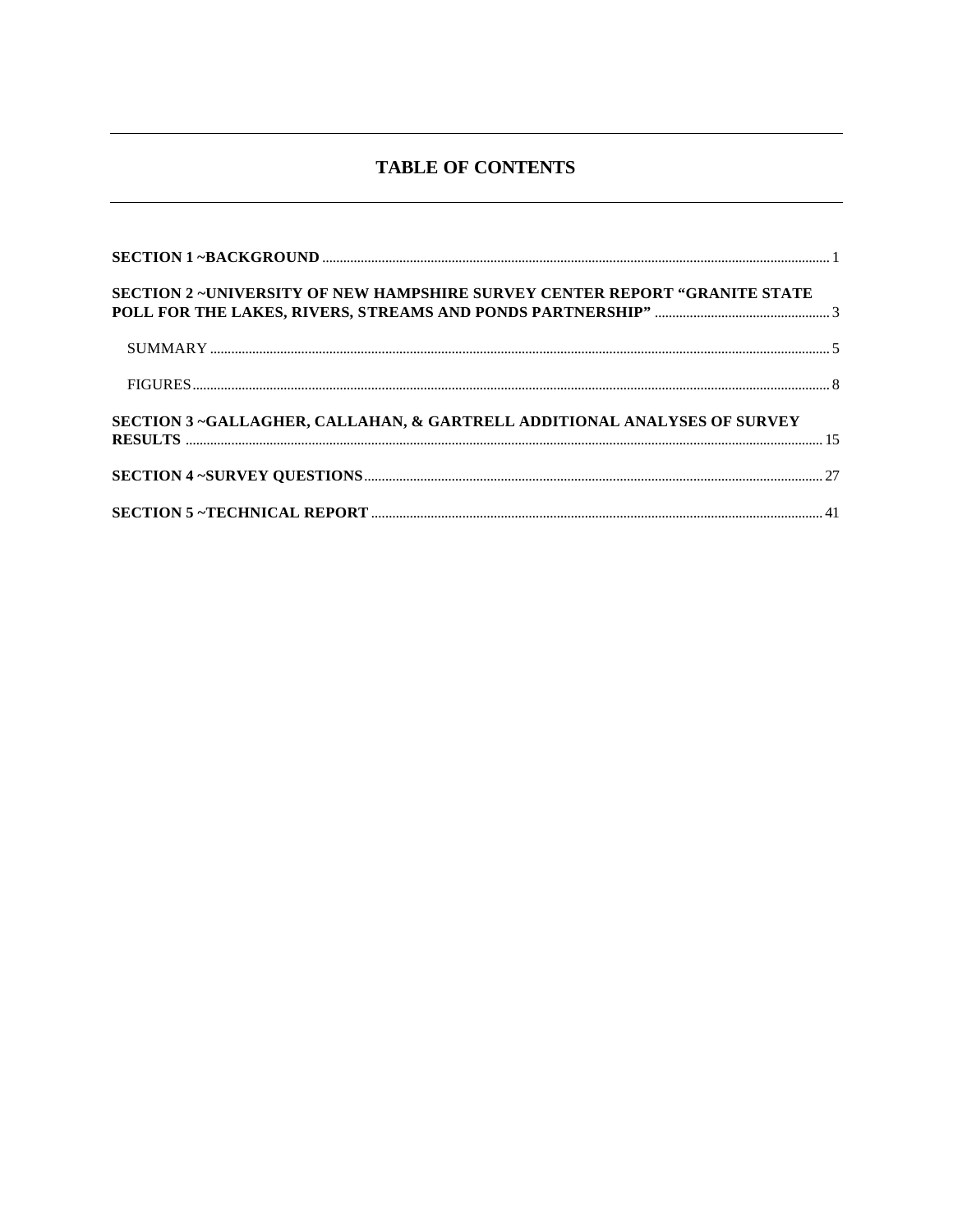## **~ SECTION 1 ~ BACKGROUND**

The Lakes, Rivers, Streams, and Ponds Partnership ("Partnership") has successfully completed three phases of its Study on the economic value of surface waters in New Hampshire. The overarching goal of the Study, which was commissioned by the New Hampshire Lakes Association (NHLA) on behalf of the Partnership,<sup>1</sup> has been to provide policymakers with accurate and useful information about the economic value of the State's surface waters and the factors that underlie and impact that value. With this information, policymakers can make informed choices when faced with decisions among multiple and sometimes competing uses of these public waters.

In Phase I of the Study (*Preliminary Assessment of the Existing Literature, Data, and Methodological Approaches to Estimating the Economic Value of Surface Water*, *August 2001),* Gallagher, Callahan & Gartrell (GCG) reviewed efforts to estimate the value of surface waters in other states, identified what types of uses are likely to add significant economic value in New Hampshire, and surveyed what local data are publicly available from which estimates could be made. The Phase I Study identified five uses to be examined in-depth in Phase II of the Study.

- Boating
- Swimming
- Fishing
- Public drinking water
- Waterfront property

In Phase II of the Study *(Estimates of Select Economic Values of New Hampshire Lakes, Rivers, Streams & Ponds, June 2003)*, GCG estimated the economic impacts from the first four uses of New Hampshire surface waters listed above, along with the property tax payments made by waterfront property owners on lakes, rivers, streams and ponds.<sup>2</sup> With respect to the first four uses, the general methodology used estimated: 1) the amount of Direct Sales that are made to residents, nonresidents, and tourists when they spend money (e.g., trip costs, equipment purchases, water utility bills) on each use, and 2) the participation levels by residents, nonresidents, and tourists for each use. These estimates formed the basis for estimating economic value in terms of Total Sales, Household Income and full-time and part-time Jobs. The estimated economic values that provided the low and high ends of each range were derived by using a model called Impact Analysis for Planning, or IMPLAN, and by using multipliers from the federal government's Regional Input-Output Modeling System, or RIMS II.

l

<sup>&</sup>lt;sup>1</sup> Members of the Partnership's Steering Committee include New Hampshire Lakes Association, the NH Rivers Council, NH Department of Environmental Services, NH Fish and Game Department, Squam Lakes Association, Lake Sunapee Protective Association, and Newfound Lake Region Association. Please contact NHLA for a list of organizations that have contributed funding for the Study.

 $2$  This report did not estimate the economic impacts from these property tax payments.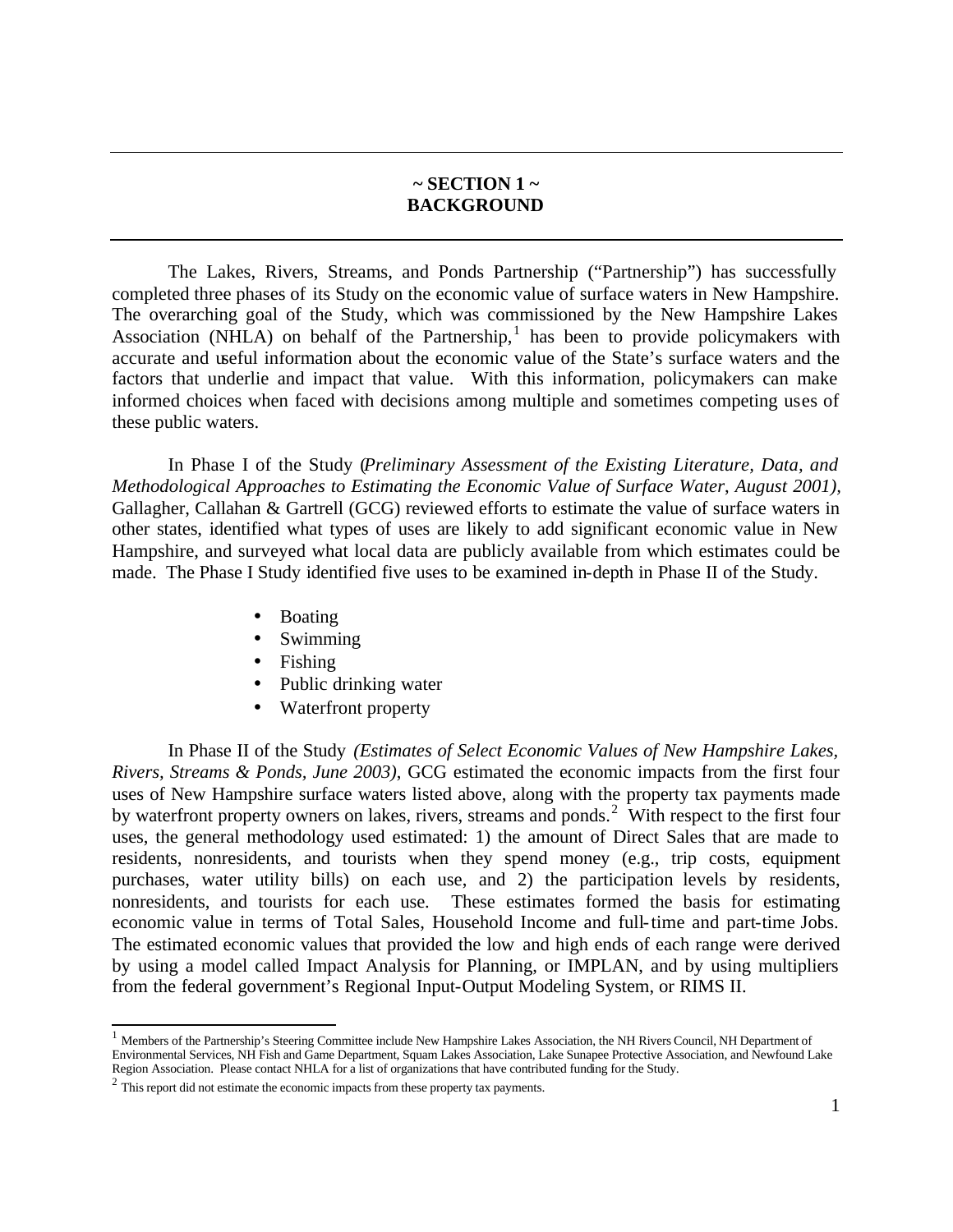As a result of the Phase II Study, New Hampshire's policymakers now have an estimate of the economic values of some of the recreational and non-recreational uses (boating, fishing, swimming, drinking water supplies, and shorefront property taxes) of the State's freshwaters. The Phase II Study shows that these five uses annually contribute an estimated \$1.8 billion to the New Hampshire economy, and nearly  $$1.2$  billion<sup>3</sup> of this is due to freshwater boating, swimming, and fishing.

The purpose of Phase III of the Study was to ascertain public opinion about:

- ß the relative importance of different freshwater attributes, such as overall beauty of the area, water quality, pollution, and crowding, when New Hampshire residents decide to use the State's surface waters for recreational purposes, and
- how residents' attitudes and behaviors would change if these freshwater attributes were altered.

The Partnership gathered this data through a statewide telephone survey of five hundred and four (504) New Hampshire residents conducted by the University of New Hampshire Survey Center. Thirty-three survey questions (see Section 4) were developed by the Partnership, with the assistance of GCG and the UNH Survey Center, and were field tested before the survey was conducted by trained pollsters. The Phase III Public Opinion Survey excluded non-residents and did not specifically target freshwater shorefront property owners, customers of public water utilities using surface water supplies, or members of the business community, although some members of these groups may been surveyed. While these groups have a significant impact on the economic value of New Hampshire's freshwaters, it was determined that gathering their opinions, perceptions, and behaviors was beyond the scope and budget of Phase III, and that such efforts could be coordinated through other surveys of lakes, rivers, streams, and ponds.

The survey results herein provide important insights into understanding how the quality and the diversity of recreational freshwater experiences impact residents' usage patterns and thus the overall economic value of the State's surface waters. These results may also serve as an important baseline for future research, including tracking trends in residents' opinions over time and expanding the survey to other groups not targeted in the Phase III Public Opinion Survey such as freshwater shorefront property owners, customers of public water utilities using surface water supplies, and members of the business community.

l

<sup>3</sup> Economic values are expressed in 2002 dollars.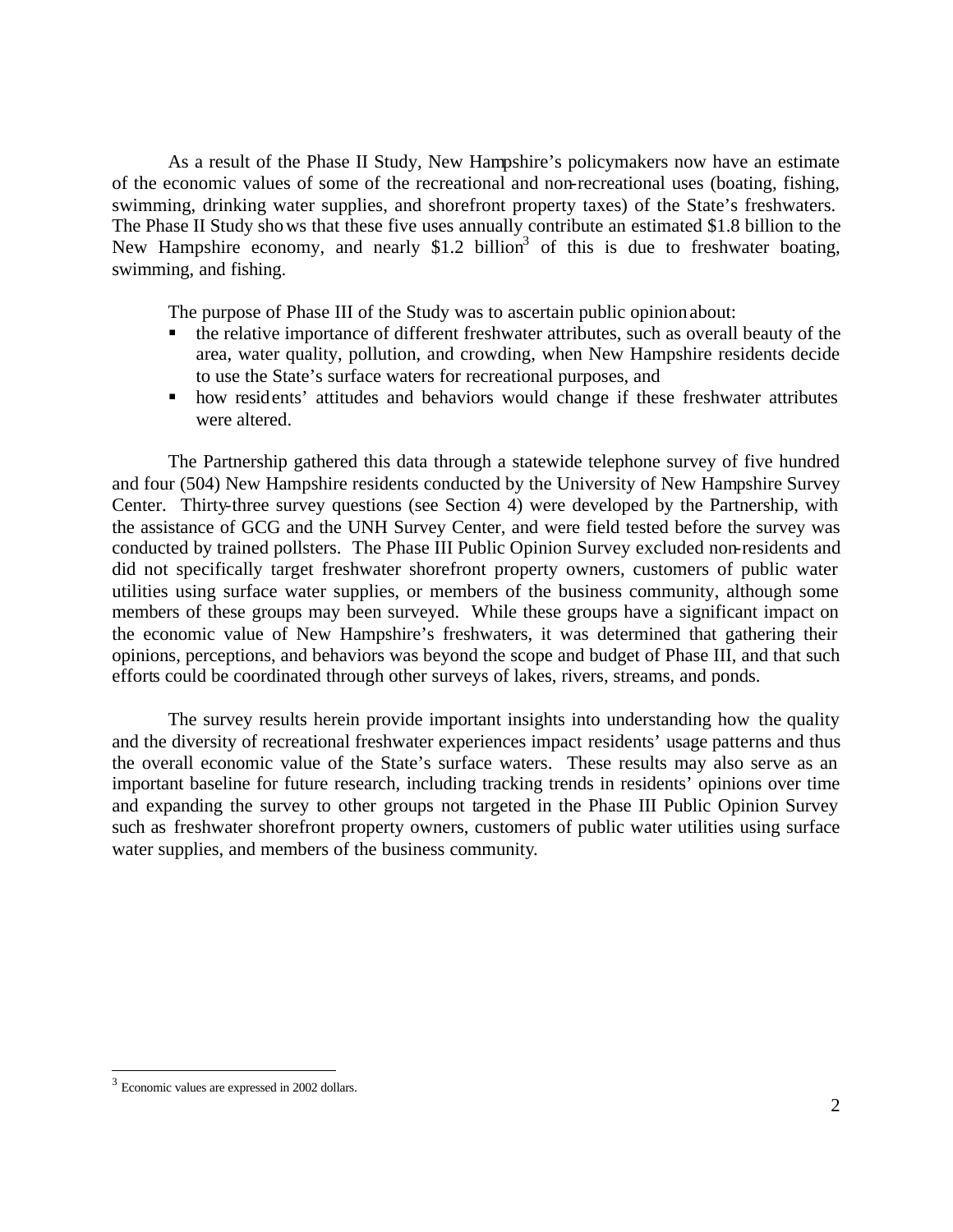# **~ SECTION 2 ~ UNIVERSITY OF NEW HAMPSHIRE SURVEY CENTER REPORT "GRANITE STATE POLL FOR THE LAKES, RIVERS, STREAMS AND PONDS PARTNERSHIP"**

# **GRANITE STATE POLL**

# **FOR THE**

# **LAKES, RIVERS, STREAMS AND PONDS PARTNERSHIP**

Prepared by:

Andrew E. Smith, Ph.D. Dennis M. Junius, M.A.

The Survey Center University of New Hampshire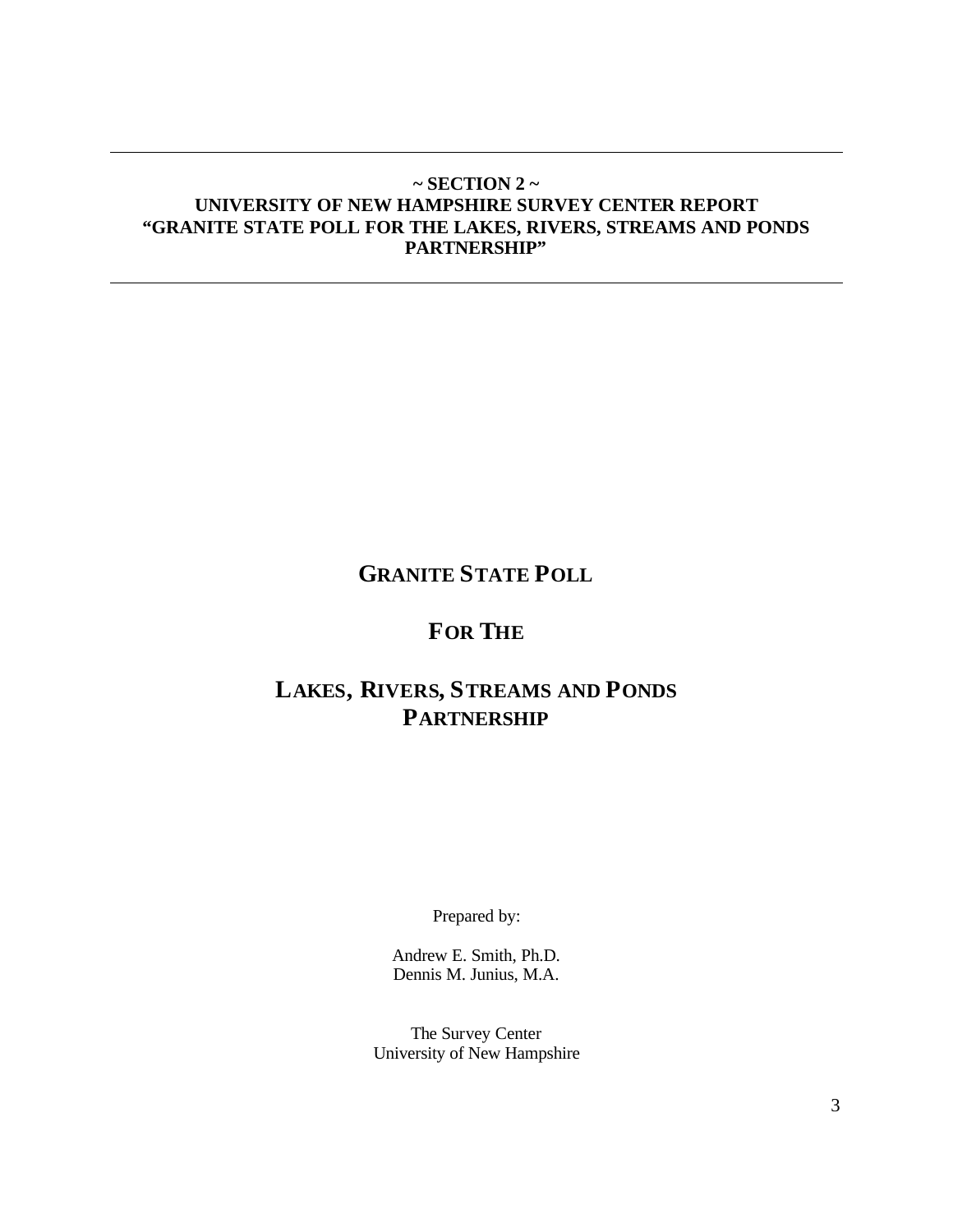August, 2004

# **The University of New Hampshire (UNH)**

## **Survey Center**

The UNH Survey Center is an independent, non-partisan academic survey research organization and a division of the UNH Institute for Policy and Social Science Research.

The Survey Center conducts telephone, mail, e-mail, Internet, and selfadministered surveys, as well as focus groups and other qualitative research for university researchers, government agencie s, public nonprofit organizations, private businesses, and media clients.

Our senior staff have more than 40 years experience in designing and conducting custom research on a broad range of political, social, health care, and other public policy issues.

> Dr. Andrew E. Smith, Director UNH Survey Center Thompson Hall Durham, New Hampshire 03824 603/862-2226 (voice) 603/862-1488 (FAX) andrew.smith@unh.edu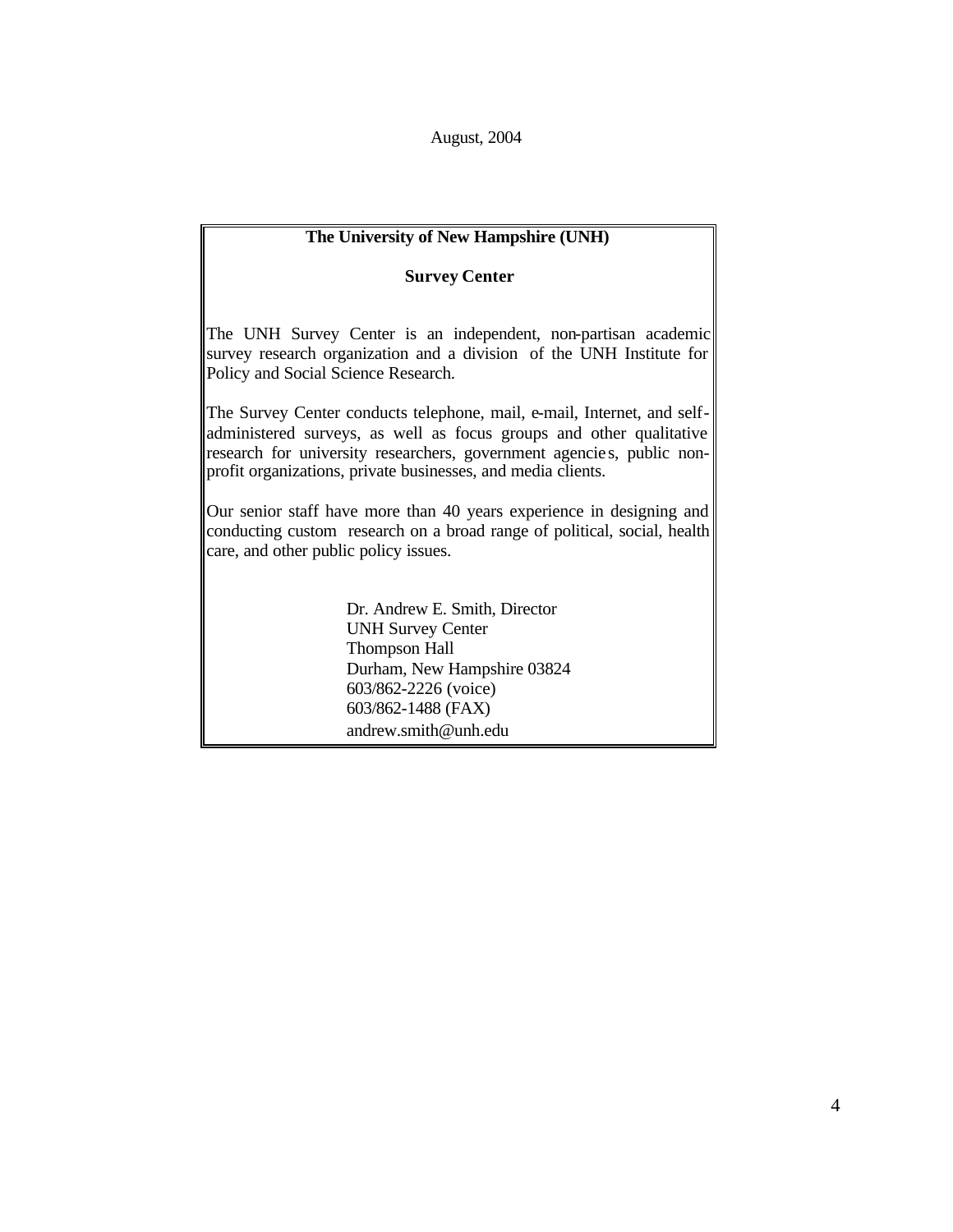## **SUMMARY**

The University of New Hampshire Survey Center included a series of thirty-three (33) questions in its June 2004 Granite State Poll for the Lakes, Rivers, Streams & Ponds Partnership. The major purpose of these questions was to assess the knowledge and attitudes of New Hampshire residents concerning New Hampshire freshwater bodies and issues surrounding them. Five hundred and four (504) New Hampshire adults were interviewed by telephone between June 16 and July 2, 2004. The margin of sampling error for this survey is +/- 4.4%, due to the fact that not all New Hampshire residents were interviewed. The confidence interval is 95%, which means that 95 out of 100 times the finding will fall within a band of  $+/- 4.4\%$  of the reported finding. (See Technical Report in Section 5 for a more detailed description of survey methods.) The following figures display survey results.<sup>4</sup> The major findings of the survey include:

## Overall Satisfaction

New Hampshire residents are generally satisfied with their overall experience at freshwater bodies in the state. More than 90% were either "very satisfied" or "somewhat satisfied" with their overall experience when asked at both the beginning of the survey and at the end of the survey. However, when asked at the beginning of the survey, 60% of residents reported being "very satisfied" with their overall experience at the State's freshwater bodies, while only 44% reported being "very satisfied" when asked at the end of the survey . (*See Figure 2-1, page 8*)

- The most important reason that New Hampshire residents visit a specific New Hampshire freshwater body is that it offers the best fishing, boating, or swimming. Overall beauty of the area is the second most important reason to visit specific New Hampshire freshwater bodies. (*See Figure 2-2, page 8*)
- The most important reasons people stay away from specific New Hampshire freshwater bodies are pollution, overcrowding of people and boats, and poor water quality. (*See Figure 2-3, page 9*)

## Activities at Freshwaters

- Lake Winnipesaukee is the most popular freshwater body in New Hampshire. Other popular freshwater bodies in the State include Newfound Lake, Lake Sunapee, Squam Lake, the Merrimack River, and Massabesic Lake. (See Figure 2-4, page 9)
- Almost six-in-ten (58%) New Hampshire adults have been using New Hampshire freshwater bodies for over 20 years. Of those, thirty-six percent have used them between 21 and 40 years and 22 percent have used them for more than 40 years. Five percent said that they don't use New Hampshire freshwater bodies. (*See Figure 2-5, page 10*)

 4 These figures may sum to slightly less or slightly more than 100% due to rounding, or in some cases when "don't know / not sure" was not included.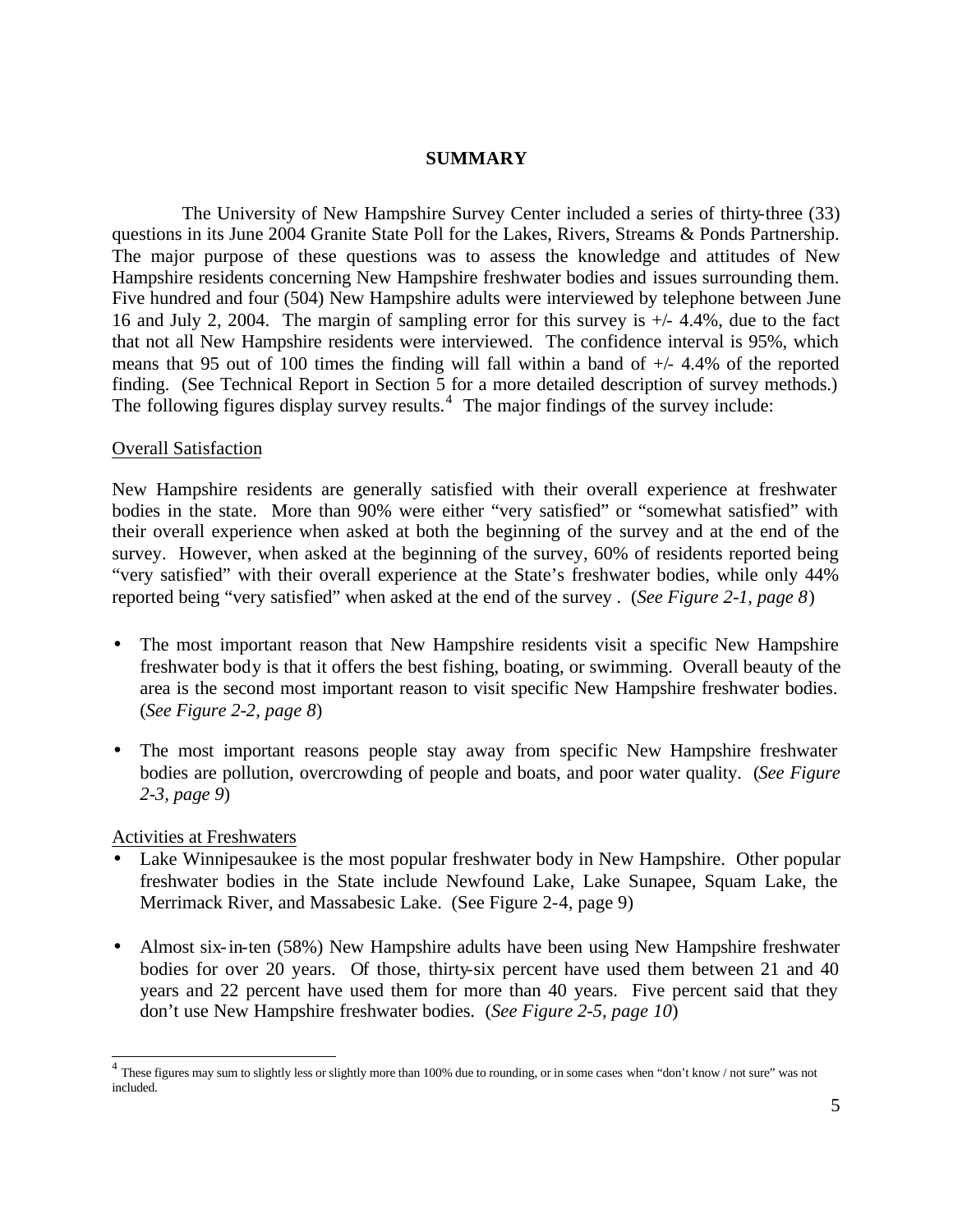- When asked about the frequency of participating in activities during the recreational season at New Hampshire freshwater bodies, there is a wide range of usage among New Hampshire adults. Twenty-three percent visit New Hampshire freshwater bodies for activities a few times a year, 27 percent visit them once or twice a month, 17 percent visit them once a week, and 21 percent visit them more than once a week. (*See Figure 2-6, page 10*)
	- Thirty-three percent said that they go boating in a motorboat a few times a year or less, only 9 percent said that they go motorboating once a week or more, and 7 percent go motorboating once or twice a month. Fifty-two percent said that they do not go boating in a motorboat.
	- Forty-four percent of New Hampshire adults said they go boating in a non-motorboat a few times a year or less in New Hampshire freshwater bodies, 10 percent said they go boating in a non-motorboat once a week or more, and 15 percent go non-motorboating once or twice a month. Thirty-one percent don't go boating in a non-motorboat.
	- Twenty-seven percent of New Hampshire adults said that they fish a few times a year or less, and 24 percent said they fish once or twice a month or more often. Almost half (49%) do not fish in New Hampshire freshwater bodies.
	- One-quarter (26%) of New Hampshire adults said that they swim in a New Hampshire freshwater body once a week or more often, 21 percent swim in New Hampshire freshwater bodies once or twice a month, 24 percent swim in them a few times a year, and 13 percent swim in them less than a few times a year. Only 16 percent said they do not swim in New Hampshire freshwater bodies.
	- Twenty-eight percent of New Hampshire adults said they participate in onshore activities (picnicking, sunbathing, etc.) at New Hampshire freshwater bodies once a week or more often. Twenty-three percent participate in onshore activities once or twice a month, and 38 percent participate in onshore activities a few times a year or less. Eleven percent do not participate in on-shore activities.
- Almost half (47%) of New Hampshire residents plan on taking a day trip in the next 12 months that will include freshwater boating, fishing, or swimming, 14 percent plan on taking an overnight trip, and 23 percent plan on such a trip for more than two days. Twentynine percent don't plan on taking such a trip. (*See Figure 2-7, page 11*)

# Water Quality

- More people rate the overall quality, clarity, and purity of New Hampshire freshwater bodies as good (58%) than excellent (20%). Fourteen percent rate it as fair, 2 percent poor, 1 percent very poor, and 6 percent don't know. (*See Figure 2-8, page 11*)
- Respondents were asked whether they have noticed a change regarding specific attributes of the state's freshwater bodies: overall quality and character of freshwater bodies; water quality, clarity, and purity; and the natural views and scenery.
	- Nearly half said that both the overall quality and character of New Hampshire freshwater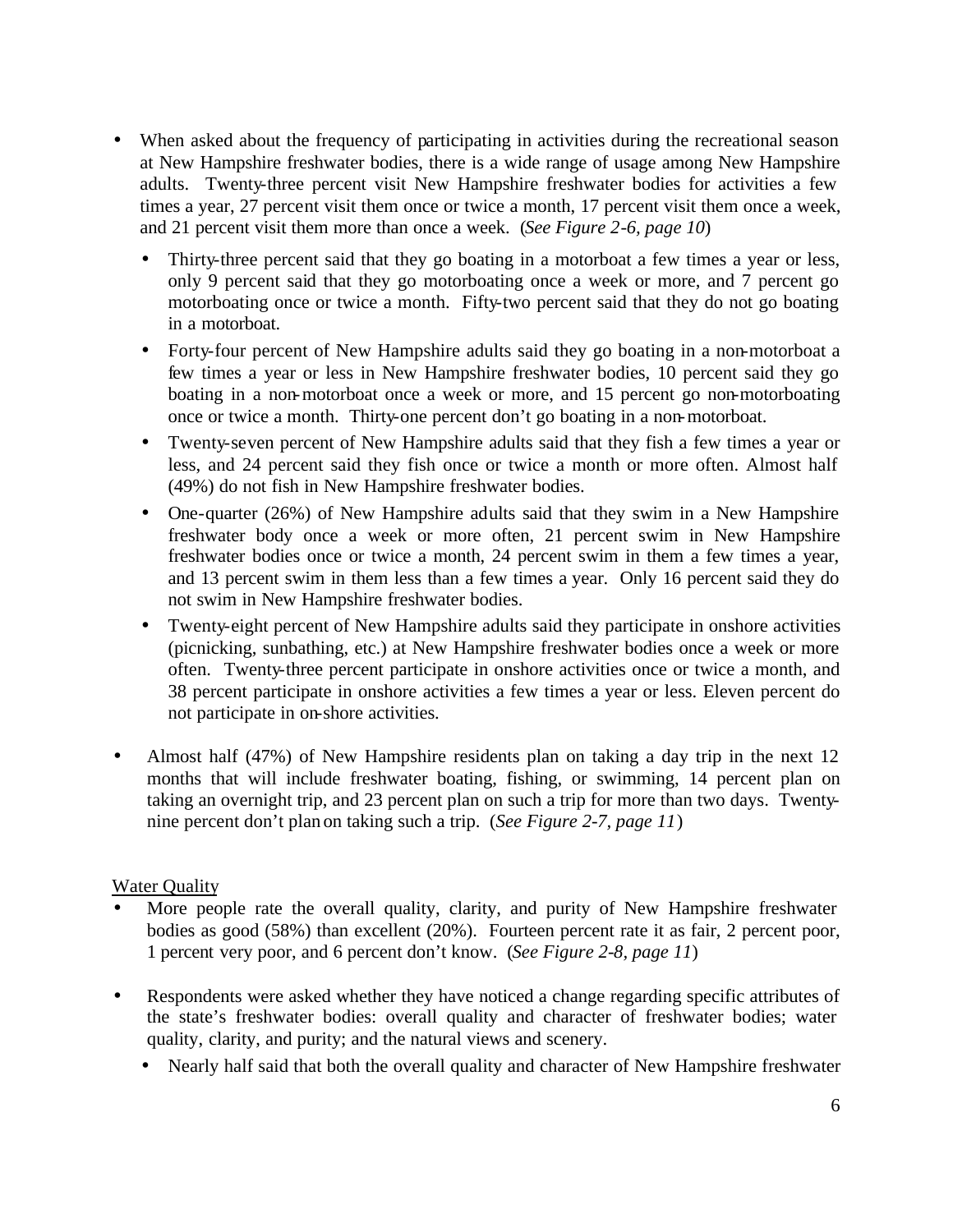bodies and water quality, clarity, purity have stayed about the same based on their experience (45% and 49% respectively). (*See Figure 2-9, page 12*)

- Fifty-eight percent said that the natural views and scenery of New Hampshire freshwater bodies have gotten worse based on their experience. (*See Figure 2-9, page 12*)
- Six-out-of-ten said that they feel that the federal government, state government, and local government should be equally responsible for protecting and improving environmental conditions and overall characteristics of freshwater bodies in New Hampshire. (*See Figure 2-10, page 12*)
- At a minimum, 58 percent said that they would decrease their activities in freshwater bodies if certain problems got worse, and at most 75 percent said they would decrease such activities if certain problems got worse. (*See Figure 2-11, page 13*)
	- 75% would decrease use if crowding got worse;
	- 71% would decrease use if mercury got worse;
	- 70% would decrease use if algae blooms got worse;
	- 67% would decrease use if invasive plants got worse;
	- 58% would decrease use if water levels/flows got worse
- Sixty-eight percent said that invasive plants and crowding are either a "very serious" or "somewhat serious" problem. *(See Figure 2-12, page 13)*
- Fifty-two percent said water levels and/or water flow are a "very serious" or "somewhat serious" problem. *(See Figure 2-12, page 13)*
- Forty-eight percent said that mercury is a "very serious" or "somewhat serious" problem and forty-four percent said that algae blooms are a "very serious" or "somewhat serious" problem. *(See Figure 2-12, page 13)*

## Ownership

- When asked whether they own property on or close by a New Hampshire freshwater body (lake, pond, river or stream), 43 percent said they do own such property and 57 percent said they don't own such property. (*See Figure 2-13, page 14*)
- Of those that do own property on or near a New Hampshire freshwater body, 22 percent said that the property was on the waterfront, 19 percent said their property was within 50 yards of the waterfront, 32 percent said their property was within ½ mile, and 26 percent said their property was more than ½ mile away. (*See Figure 2-14, page 14*)
- Eighty-three percent said that their waterfront property is their primary residence, 16 percent said it was their second home.
- Property owners who live on or near on freshwater bodies are more likely to feel that invasive plants are a "very serious" problem than those who do not own property near New Hampshire freshwater bodies (52% versus 32%).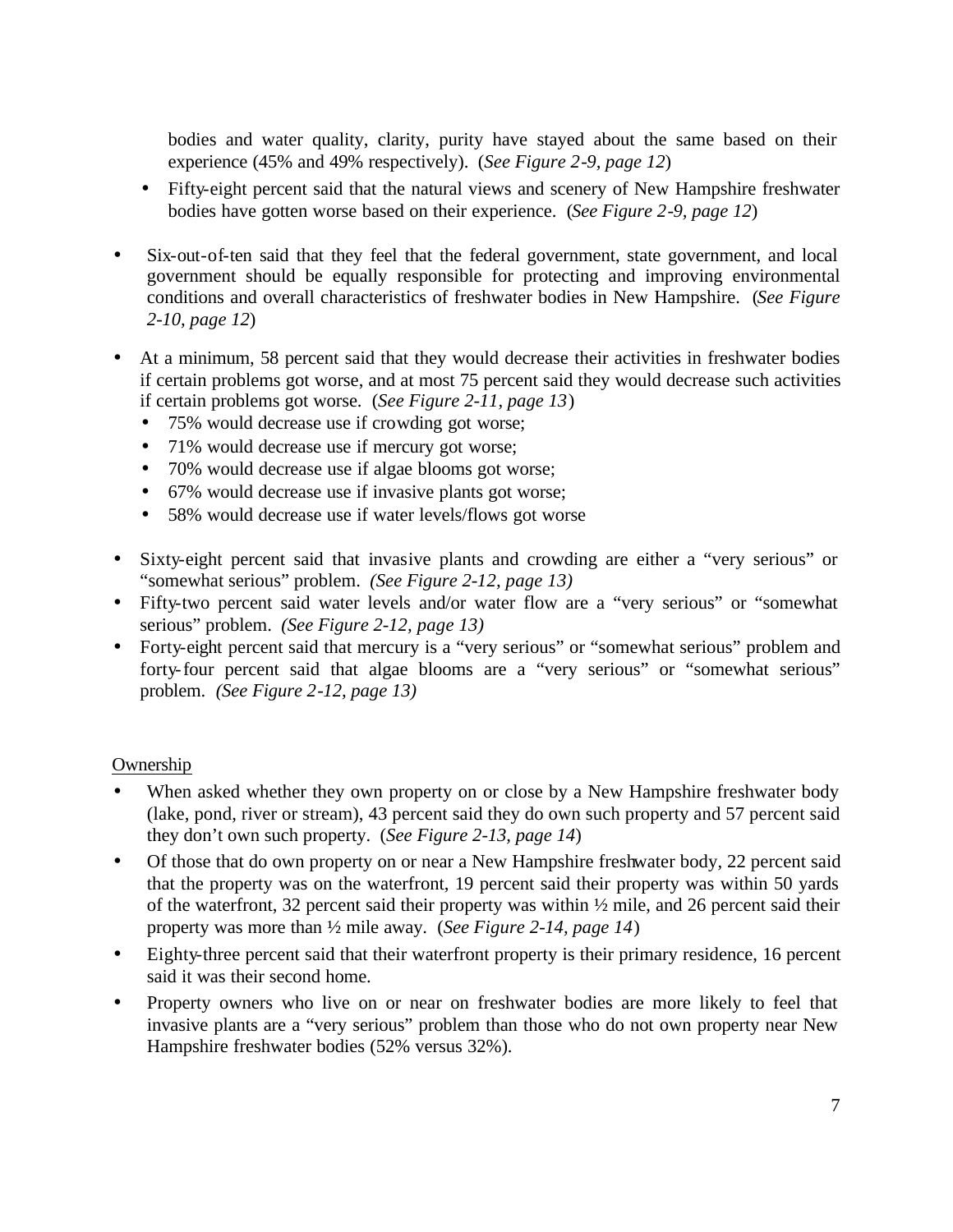## **FIGURES**

#### **Figure 2-1**



**Overall Satisfaction with Experience at New Hamsphire Freshwater Bodies**

**Most Important Reason to Visit Specific New Hampshire Freshwater Bodies**



<sup>&</sup>lt;sup>5</sup> Combined reflects the 1<sup>st</sup>, 2<sup>nd</sup>, and 3<sup>nd</sup> choice responses supporting a given reason as a percent of all responses. In the combined category, percentages sum to more than 100% because there was a multiple response possible.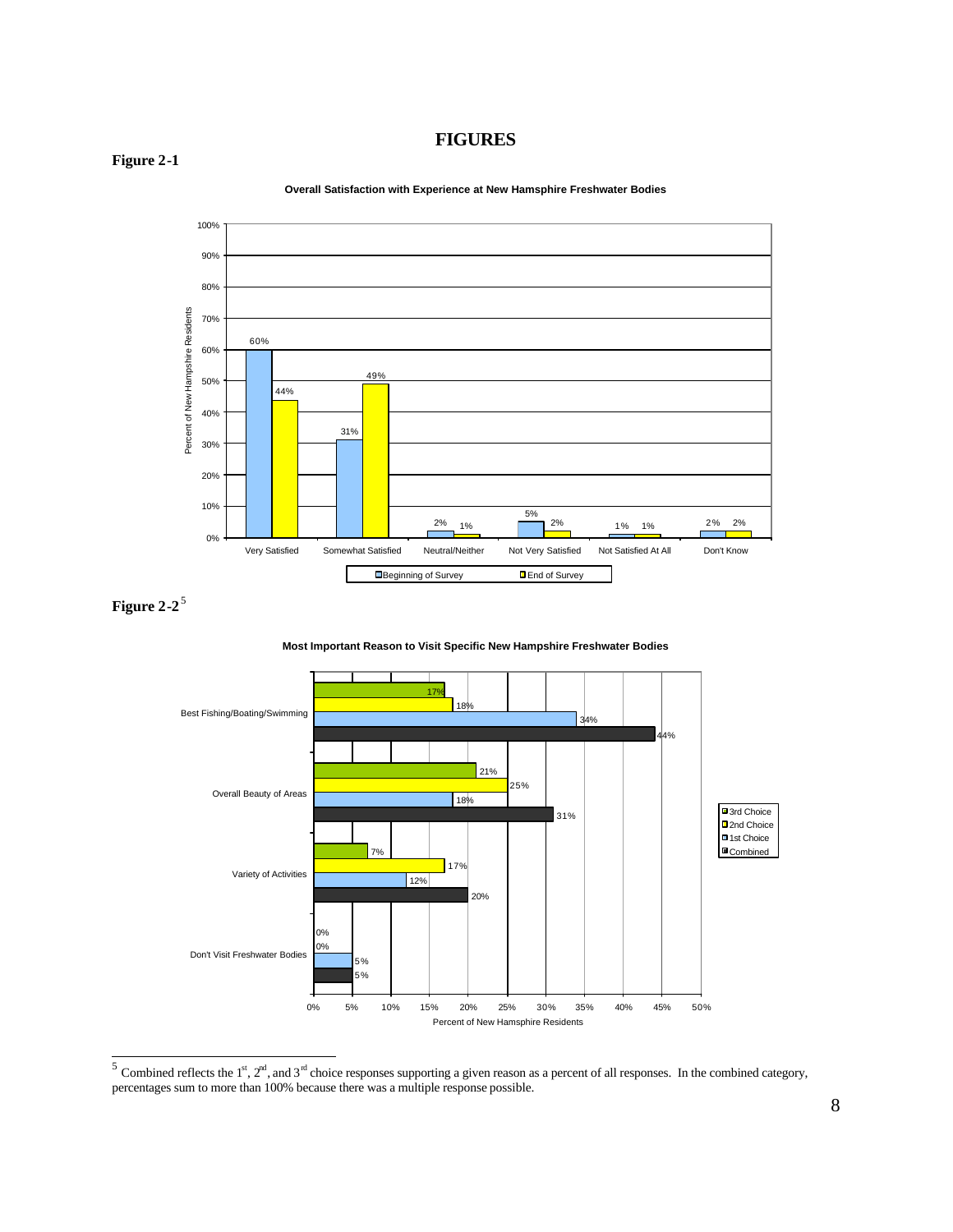

**Most Important Reason to Stay Away from Specific New Hampshire Freshwater Bodies**

#### **Figure 2-4**

l

#### **Top New Hampshire Freshwater Bodies Visited**



<sup>&</sup>lt;sup>6</sup> Combined reflects the 1<sup>st</sup>,  $2<sup>nd</sup>$ , and  $3<sup>nd</sup>$  choice responses supporting a given reason as a percent of all responses. In the combined category, percentages sum to more than 100% because there was a multiple response possible.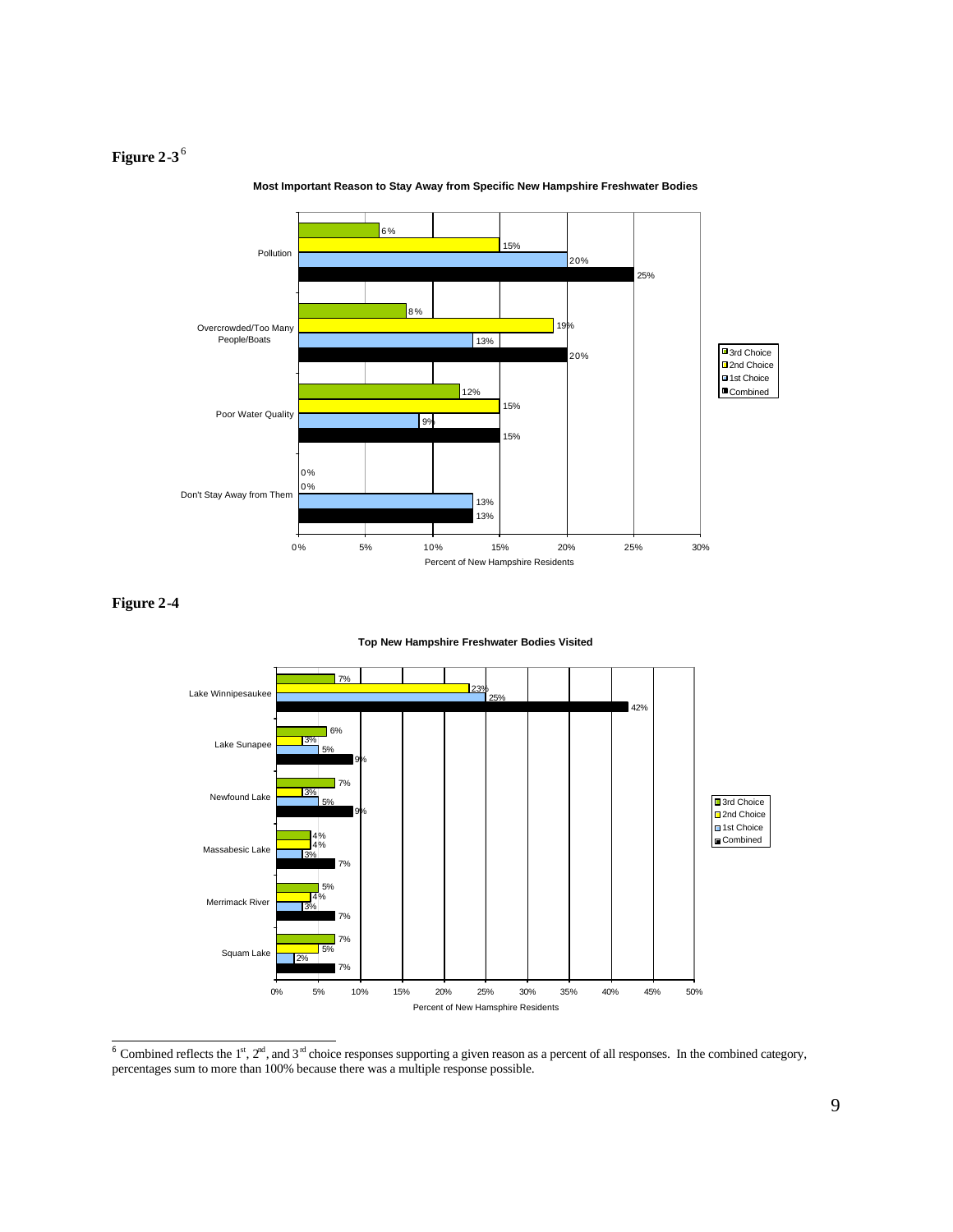

#### **Number of Years Using New Hampshire Freshwater Bodies**



 $^7$  Regular users are those that participate in such activities once or twice a month or more and occasional users are those that participate in such activities a few times a year or less. NHFB stands for New Hampshire Freshwater Bodies.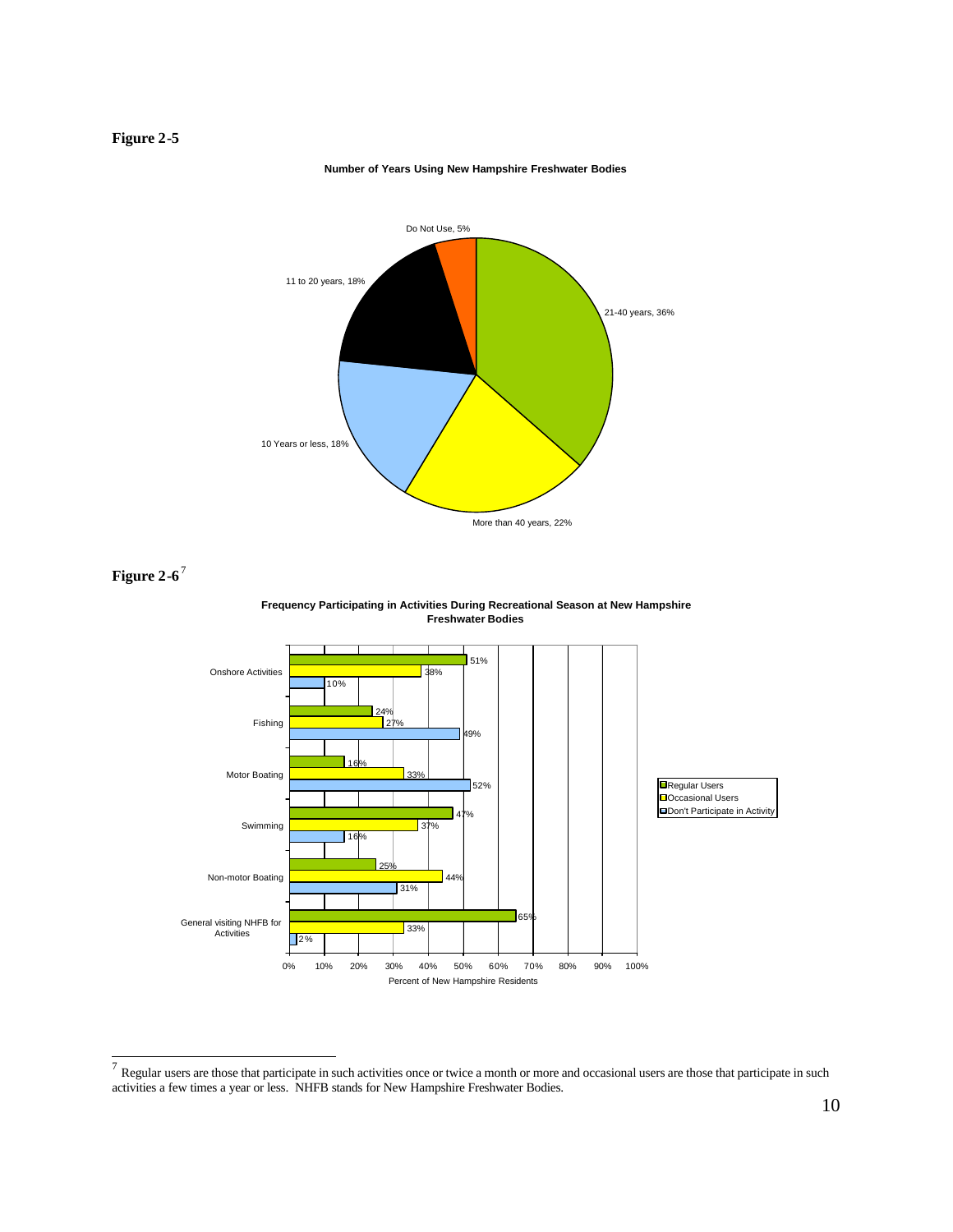

**Plans to Take a Trip or Vacation that will Include Boating, Fishing, or Swimming in the next 12 months at New Hampshire Freshwater Bodies**

**Rating of Overall Character and Quality of New Hampshire Freshwater Bodies Based on Experience**

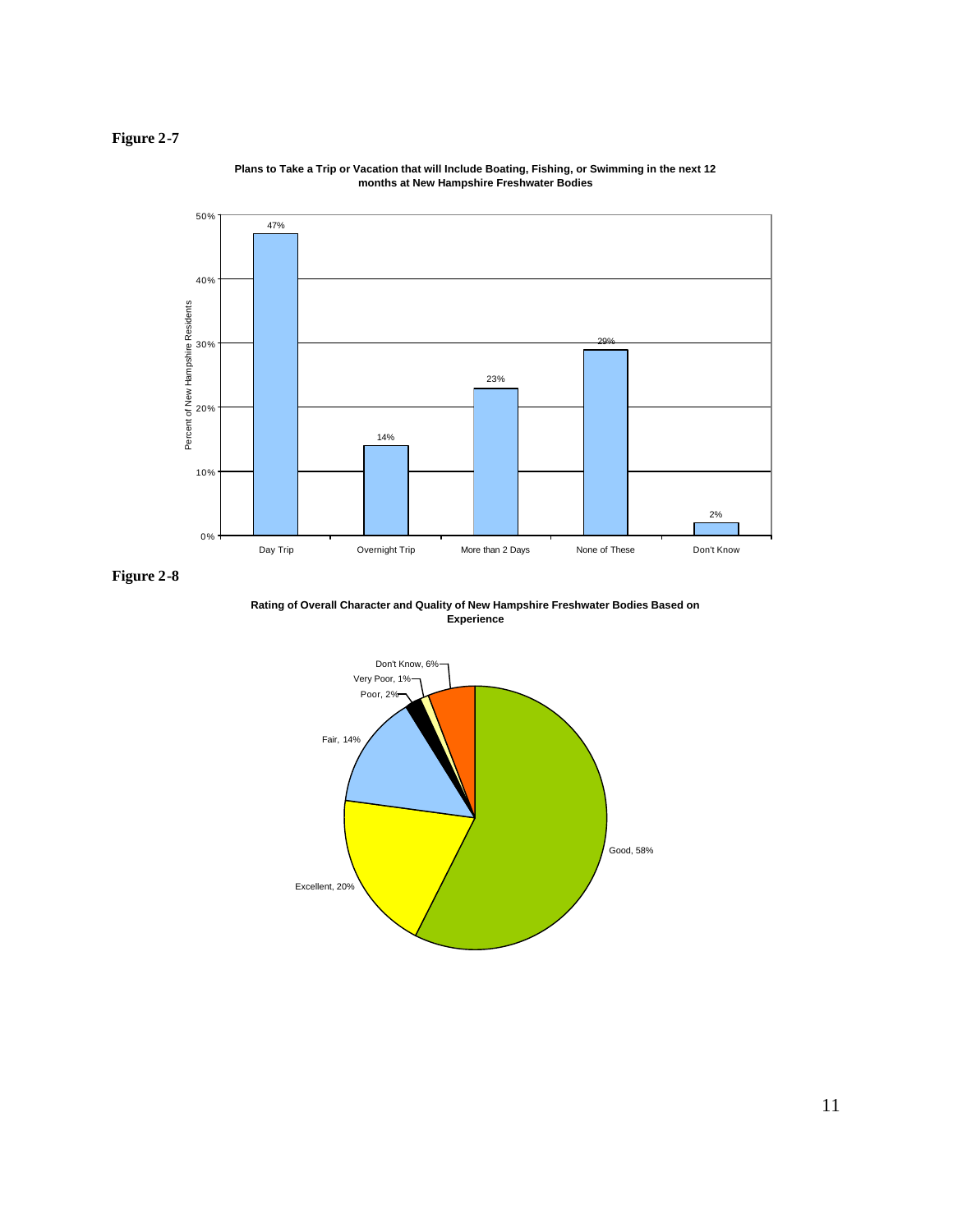**Opinions about Change in Attributes of New Hampshire Freshwater Bodies**





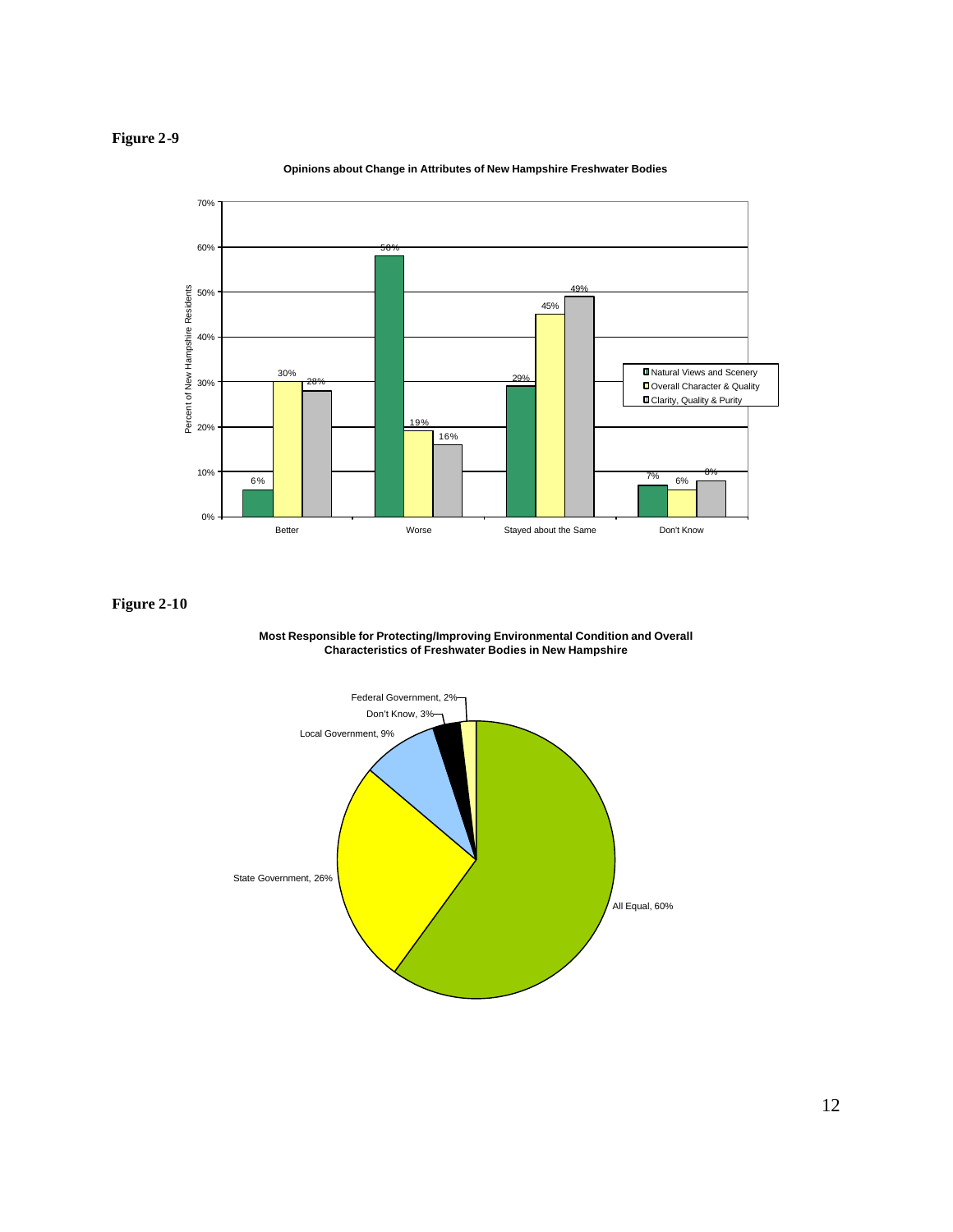





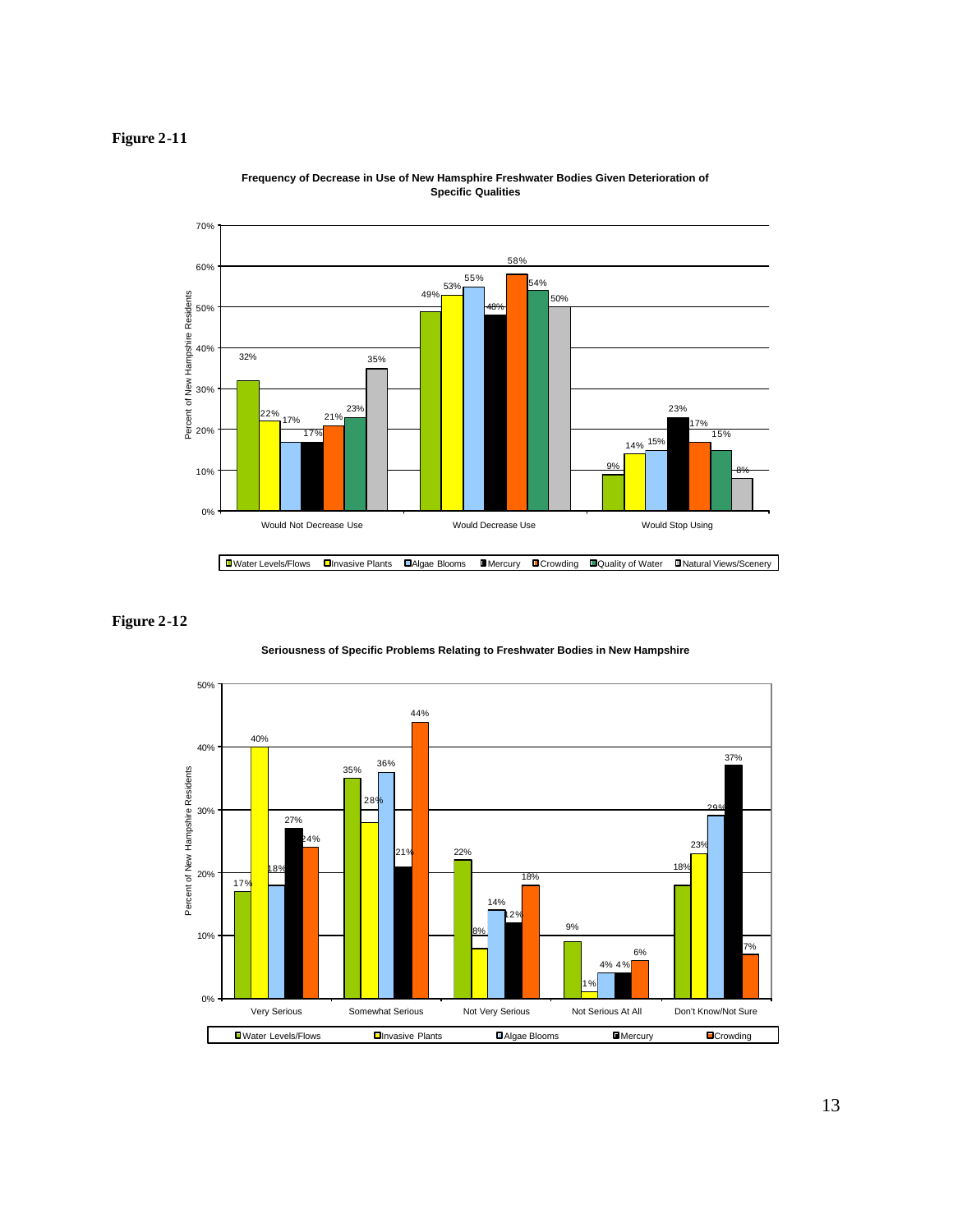#### **Own Property On / Close by New Hampshire Freshwater Bodies**



**Figure 2-14**





14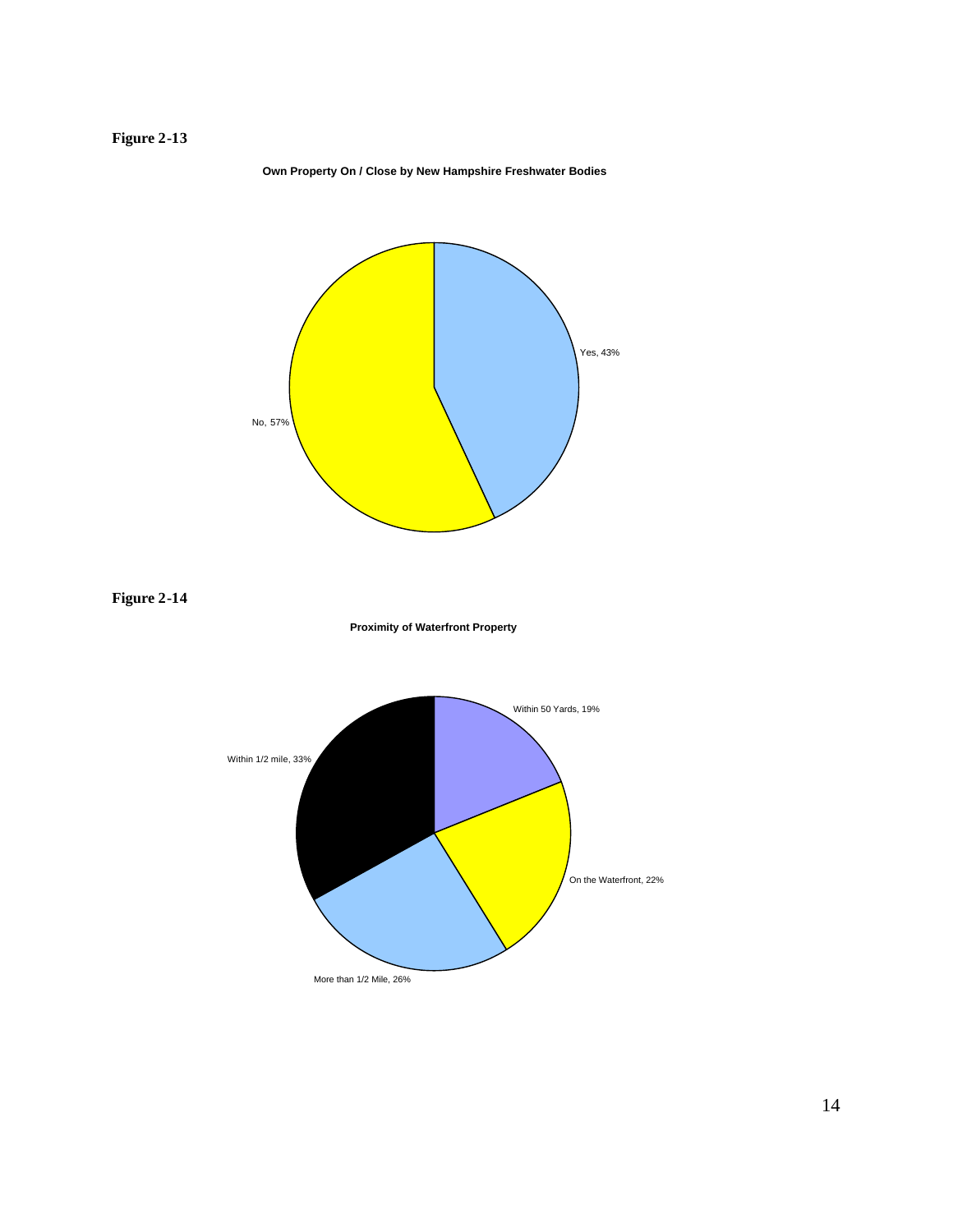## **~ SECTION 3 ~ GALLAGHER, CALLAHAN, & GARTRELL ADDITIONAL ANALYSES OF SURVEY RESULTS**

The results from the Phase III Public Opinion Survey indicate that many different factors contribute to the quality and diversity of New Hampshire residents' experiences when they visit the roughly 1,000 freshwater lakes and ponds and 10,000 miles of rivers and streams in the State. Nonetheless, residents share many of the same opinions about these experiences, about the relative importance of different freshwater attributes, and about the problems that would lead them to reduce their use of freshwaters, thereby jeopardizing the economic value of the State's lakes, rivers, streams, and ponds. This section provides additional analyses of the results in the UNH Survey Center Report in the context of Phase II of the Study.

## **Most New Hampshire Residents are Satisfied, Long-Term Users of New Hampshire's Freshwaters**

Ninety-five percent of New Hampshire residents report using the State's lakes, rivers, streams, and ponds for recreational purposes, such as boating, fishing, swimming, and onshore activities like sunbathing, hiking, and picnicking. As Figure 3-1 shows, 58% of residents have used them for more than twenty years; another 18% have used them have used them for 11-20 years.

#### **Figure 3-1**



#### **Years Using New Hampshire's Freshwater Bodies**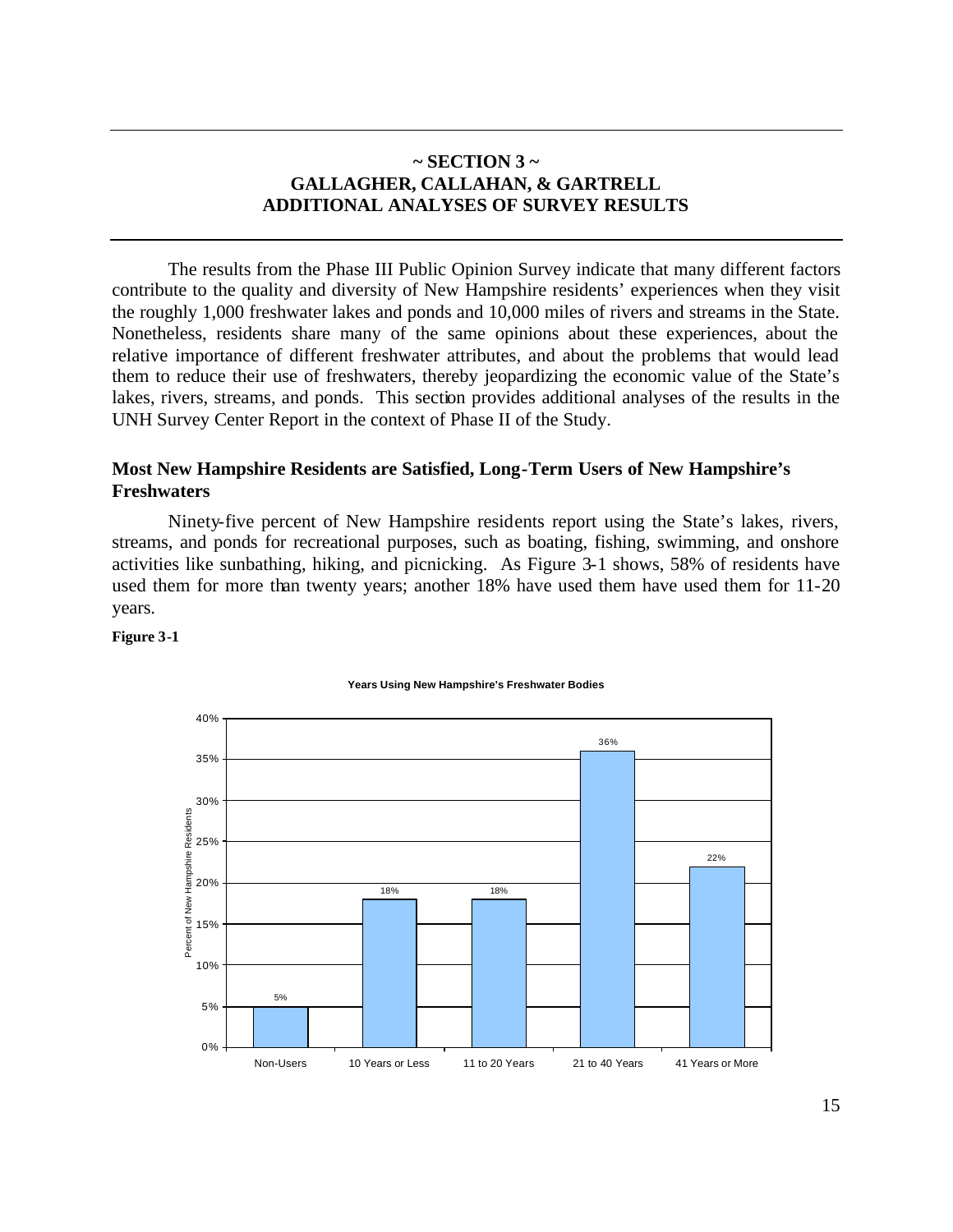When asked at both the beginning and the end of the survey, over 90% of residents said they are either "very satisfied" or "somewhat satisfied" with their overall experience at the State's freshwater bodies.<sup>8</sup> This relatively high level of satisfaction is clearly a driving factor behind the estimated \$1.2 billion per year in economic value associated with recreational fishing, boating, and swimming at New Hampshire's freshwaters.<sup>9</sup>

Forty-five percent of all survey respondents who use New Hampshire's freshwaters say that, based on their years of experience, the overall character and quality of these freshwater bodies has stayed about the same, while 30% say that it has gotten better and 19% say that it has gotten worse. The opinion that the overall character and quality has stayed about the same is more common among people who have been using New Hampshire's freshwaters for 10 years or less (60%) than among those who have been using New Hampshire's freshwaters for more than 40 years (29%). Among these long-time users, 39% say the overall character and quality has gotten better, while 32% say it has gotten worse. (*See Figure 3-2*) These findings suggest that it may take longer periods of time for people to notice changes in the overall character and quality of New Hampshire's freshwaters. A little more than one third (37%) of New Hampshire residents report that they have changed the places they typically go in New Hampshire for freshwater recreational activities, but usually not because of a change in freshwater attributes. The most common reasons were changes in personal circumstances and preferred recreational activities, although reasons for changing varied considerably.

### **Figure 3-2**

l





<sup>&</sup>lt;sup>8</sup> Please refer to page 5 for earlier discussion of resident satisfaction.

<sup>9</sup> Economic values are expressed in 2002 dollars.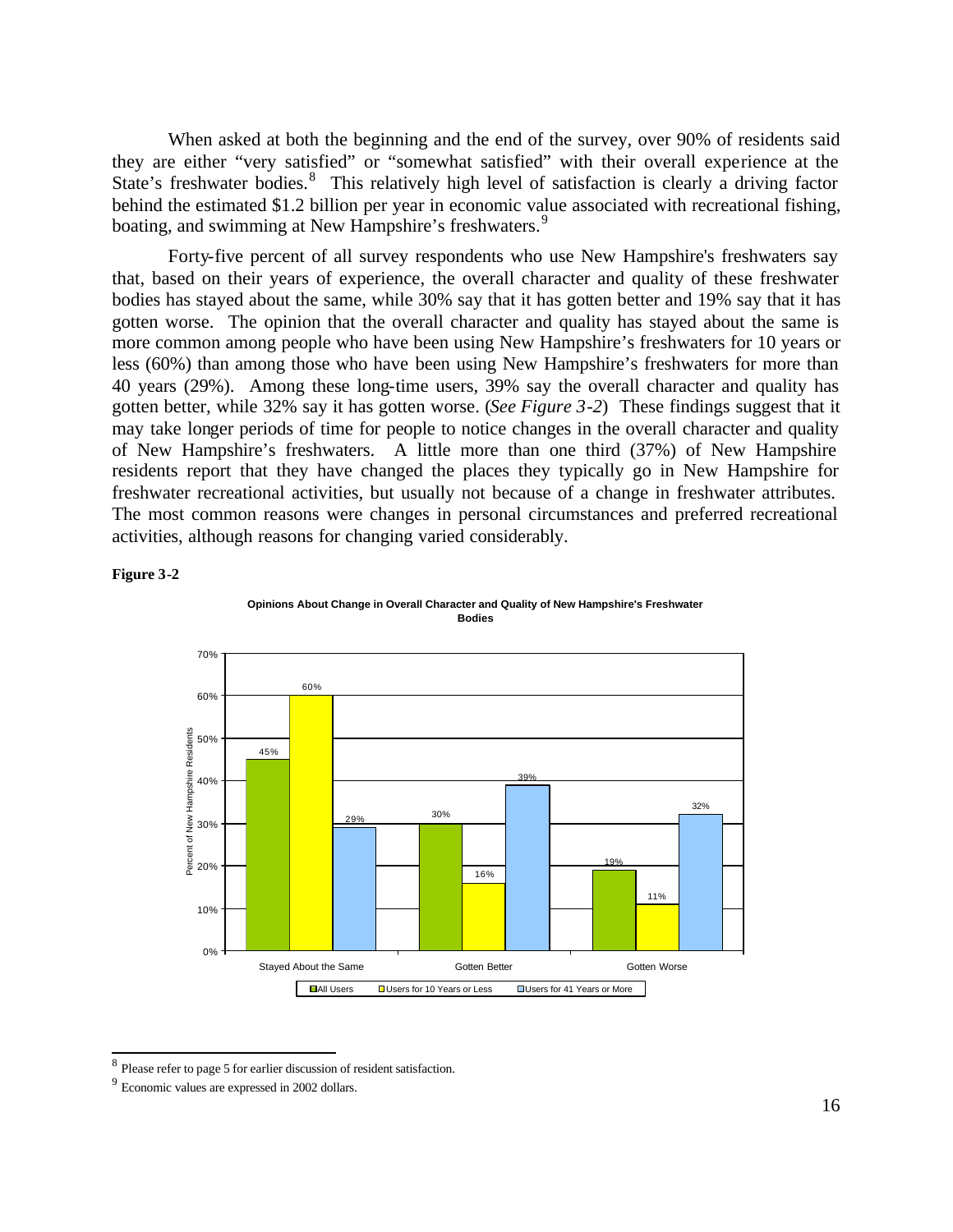## **Non-Motorized Activities are the Most Popular, Especially among Frequent Freshwater Users**

Onshore activities (such as sunbathing, hiking, and picnicking) and swimming are the most popular freshwater activities overall among New Hampshire residents. Eighty-nine percent participate in activities such as sunbathing, hiking, picnicking, and/or other onshore activities near freshwater in New Hampshire and 84% swim. Sixty-nine percent go non-motorboating (namely sailing, canoeing, row boating, paddle boating, and/or kayaking), 51% go fishing, and 48% go motorboating. (*See Figure 3-3*) These participation profiles are generally consistent with the participation levels used in the Phase II Study, where swimming was estimated at 8 million visitor days, boating at 3.6 million visitor days, and fishing at 3.1 million visitor days.

#### **Figure 3-3**



**Participation in Activities at New Hampshire's Freshwater Bodies**

The frequency of participation in freshwater activities varies among residents (*also see figure 2-6, page 10*). More than a third (38%) of New Hampshire adults participate once a week or more in one or more of the above-mentioned activities during the recreational season at New Hampshire freshwater bodies, and another 27% participate at least once or twice a month. Only 10% participate less than a few times a year. Among the weekly and monthly users, onshore activities are the most common (51%), followed by swimming (47%), non-motor-boating (25%), and fishing (24%); motorboating is the least common (16%) among these regular freshwater users. Among occasional users (a few times a year or less), non-motorboating is the most common activity (44%), followed by onshore activities (38%), swimming (37%), motorboating (33%), and then fishing (27%).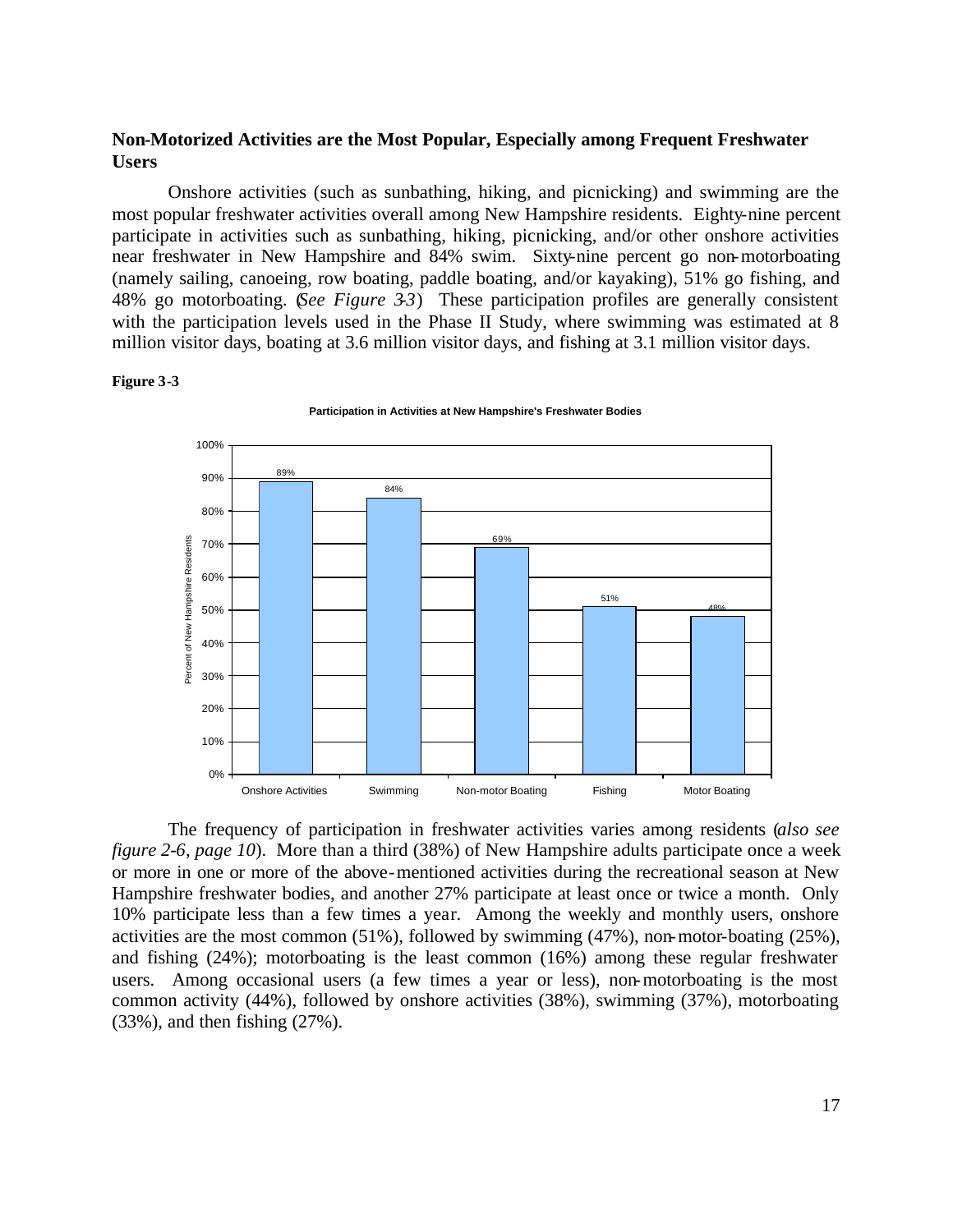#### **New Hampshire's Freshwaters are a Travel Destination for Residents**

Nearly three quarters of the State's residents (71%) plan on taking some type of trip or vacation in the next 12 months that will include freshwater boating, fishing, or swimming. Almost half (47%) plan on taking a day trip that will include one or more of these activities; 23% plan on taking a trip for more than two days, and 14% plan on taking an overnight trip. (*See Figure 2-7, page 11*) These trips are a major contributor to the nearly \$1.2 billion in economic value that stems from freshwater boating, fishing, and swimming in New Hampshire, as residents spend money on food, lodging, transportation, and entertainment in addition to sporting equipment and gear.

## **Quality and Variety of Recreational Activities and Overall Beauty are the Primary Reasons Residents go to New Hampshire's Freshwaters; Pollution, Overcrowding, and Poor Water Quality are Major Deterrents**

In an open-ended question, New Hampshire residents were asked to list up to three of their most important reasons for choosing to visit a specific freshwater body in New Hampshire. The most important reason cited is that the freshwater body offers the best fishing, boating, or swimming (44%). (*See Figure 2-2, page 8*) Overall beauty of the area is the second most important reason to visit specific New Hampshire freshwater bodies (31%); the third reason is the variety in activities that freshwaters afford (20%). Water quality just missed being among the top three reasons, with 16% citing it as the most important reason to visit a freshwater body. Safety, on-site facilities, nearby amenities, and family activities were infrequently cited as "most important" reasons to visit.

In another open-ended question, residents said that pollution, overcrowding of people and boats, and poor water quality are the most important reasons they stay away from specific New Hampshire freshwater bodies. (*See Figure 2-3, page 9*) Cost, regulations, personal safety, the behavior of other recreational users, noise, and car traffic were all cited infrequently by survey respondents as the most important reasons for staying away.

These answers suggest that protecting high-quality freshwater recreational opportunities, overall beauty, variety, and water quality will help safeguard the economic value that New Hampshire's freshwaters bring to the State.

## **Overall Water Quality Rated as Good and Staying the Same; but Future Declines Would Spur Drop in Use**

Twenty percent (20%) of New Hampshire residents rate the current overall quality, clarity, and purity of the water in the State's freshwaters as excellent, another 58% as good, and 14% as fair. (*See Figure 3-4, page 19*) Based on their varying years of experience using freshwaters for recreational purposes, 16% of all respondents said that the overall quality, clarity, and purity of New Hampshire freshwaters has gotten worse, while 28% said that it has gotten better, and about half said that it has stayed about the same. (*See Figure 3-5, page 20*) This latter opinion, like that about the overall quality and character of New Hampshire's freshwaters, was more common among people who have been using these waters for 10 years or less (69%) than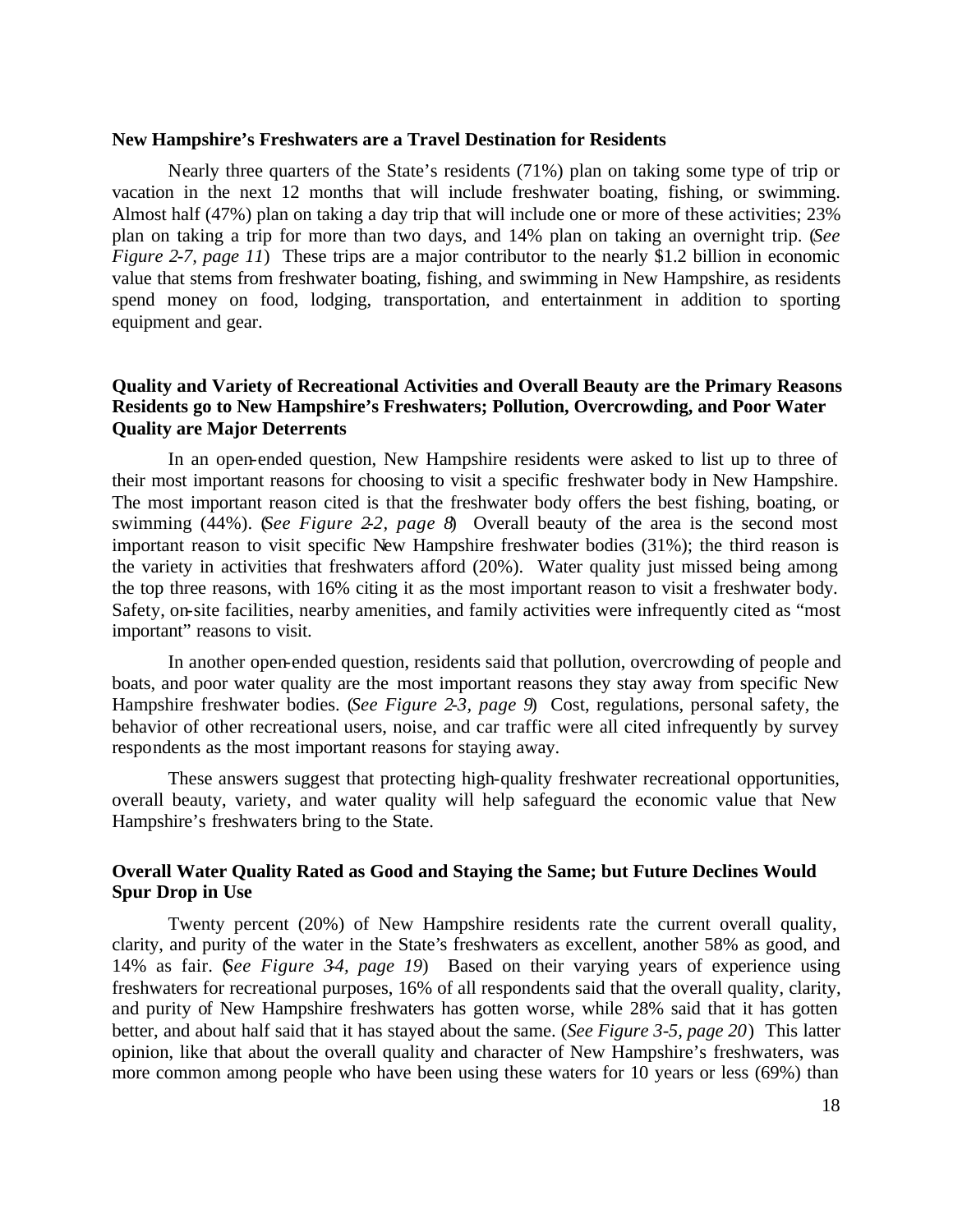among those who have been using New Hampshire's freshwaters for more than 40 years (31%). Thirty-nine percent of these long-time users said the overall quality has gotten better, while 25% said it has gotten worse – these are similar to the opinions about the trend in overall quality and character of freshwaters. Regardless of years of use, though, 69% of New Hampshire residents say that they would decrease their activities at New Hampshire freshwater bodies if water quality were to get worse. (*See Figure 3-6, page 20*)

#### **Figure 3-4**

#### **Opinions About Water Clarity, Quality and Purity**

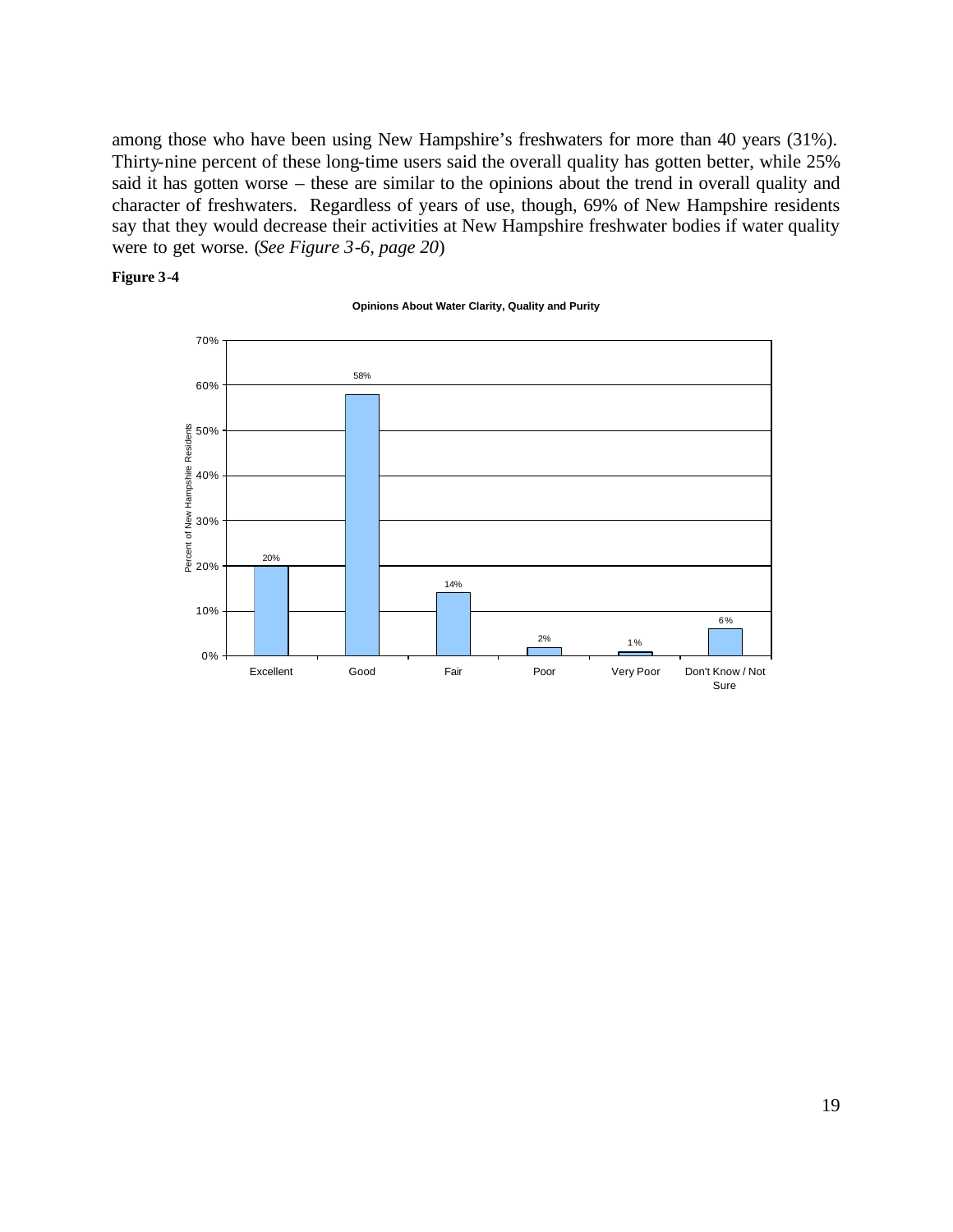## **Figure 3-5**

#### **Opinions About Change in Water Clarity, Quality and Purity**





**Decline in Frequency of Use if Water Clarity, Quality and Purity Deteriorates**

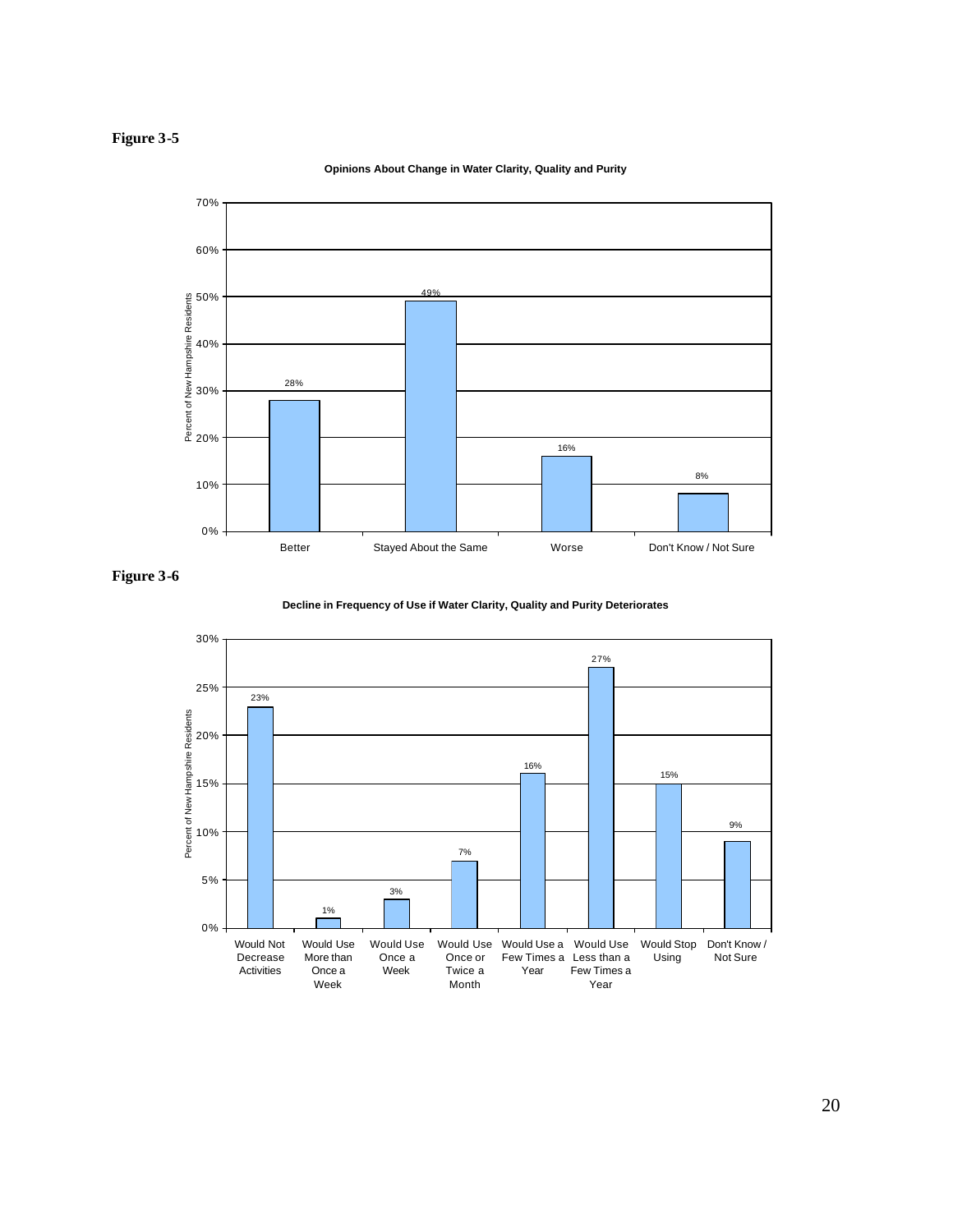## **Invasive Plants and Crowding Seen as Most Serious Problems; Algae Blooms, Water Levels/Flows and Mercury also Cause for Concern**

The problems of invasive plants, such as milfoil, and crowding are rated most often (68%) by respondents as either "very serious" or "somewhat serious", as summarized in Figure 3-7. Invasive plants is most frequently rated as "very serious" (40%). Residents apparently believe that invasive species and crowding would negatively impact the most important reasons why they visit New Hampshire freshwaters, as evidenced by the fact that approximately two thirds to three quarters say they would decrease their activities if either problem got worse, and the majority would decrease their activities to less than a few times a year. (*See Figure 3-8, page*  22) These findings suggest that if invasive plants or crowding at lakes, rivers, streams, and ponds gets worse, then the economic value derived from freshwater recreational activities would likely be diminished.



**Figure 3-7**

21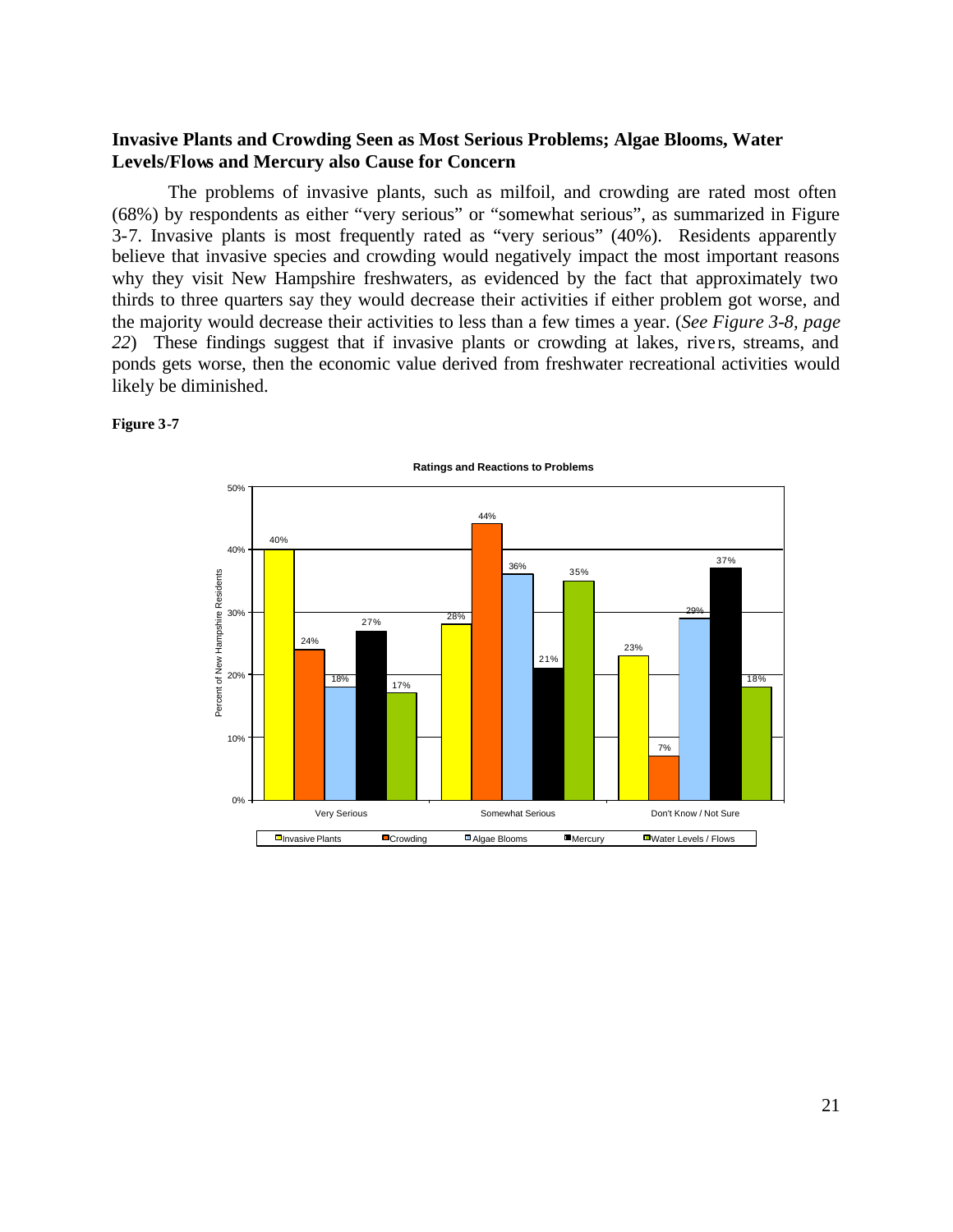#### **Figure 3-8**

l



**Would Decrease Activities If Problems Worsened**

Furthermore, invasive plants could also cause declines in waterfront property values and thus economic value. One study found that exotic species can lower property values around New Hampshire lakes by as much as  $16\%,^{10}$  and another study found that a change in water clarity lowered property values around Lake Champlain in Vermont by as much as 20%.<sup>11</sup> Such declines could explain why the Phase III Public Opinion Survey found that 52% of residents who own property near New Hampshire freshwaters feel that invasive plants such as milfoil are a "very serious" problem compared to 32% of non-owners who feel this way.

After invasive plants, mercury is the next problem rated as "very serious" among respondents (27%), crowding is rated very serious by 24%, while algae blooms are rated "very serious" by 18 percent. (*See Figure 3-7, page 21*) Although many people report not knowing or not being sure about the seriousness of two of these problems (37% for mercury and 29% for algae blooms), these two problems would reportedly trigger a significant decrease in residents' freshwater activities. Approximately seventy percent of New Hampshire residents said that they would decrease their activities at New Hampshire freshwater bodies if either algae blooms or mercury got worse, and the majority of residents would decrease their use of freshwaters to less than a few times a year. However, 75% of residents would decrease their use if crowding got worse on the state's freshwaters. (*See Figure 3-8*)

<sup>10</sup> *An Hedonic Analysis of The Effects of an Exotic Invader (Myrriophyllum herterophyllum) on New Hampshire Lakefront Properties*, Halstead, Michaud, Hallas-Burt, and Gibbs, 2001.

<sup>11</sup> *The Influence of Water Quality on the Value of Recreational Properties Adjacent to St. Alban's Bay*, Young and Teti, 1984.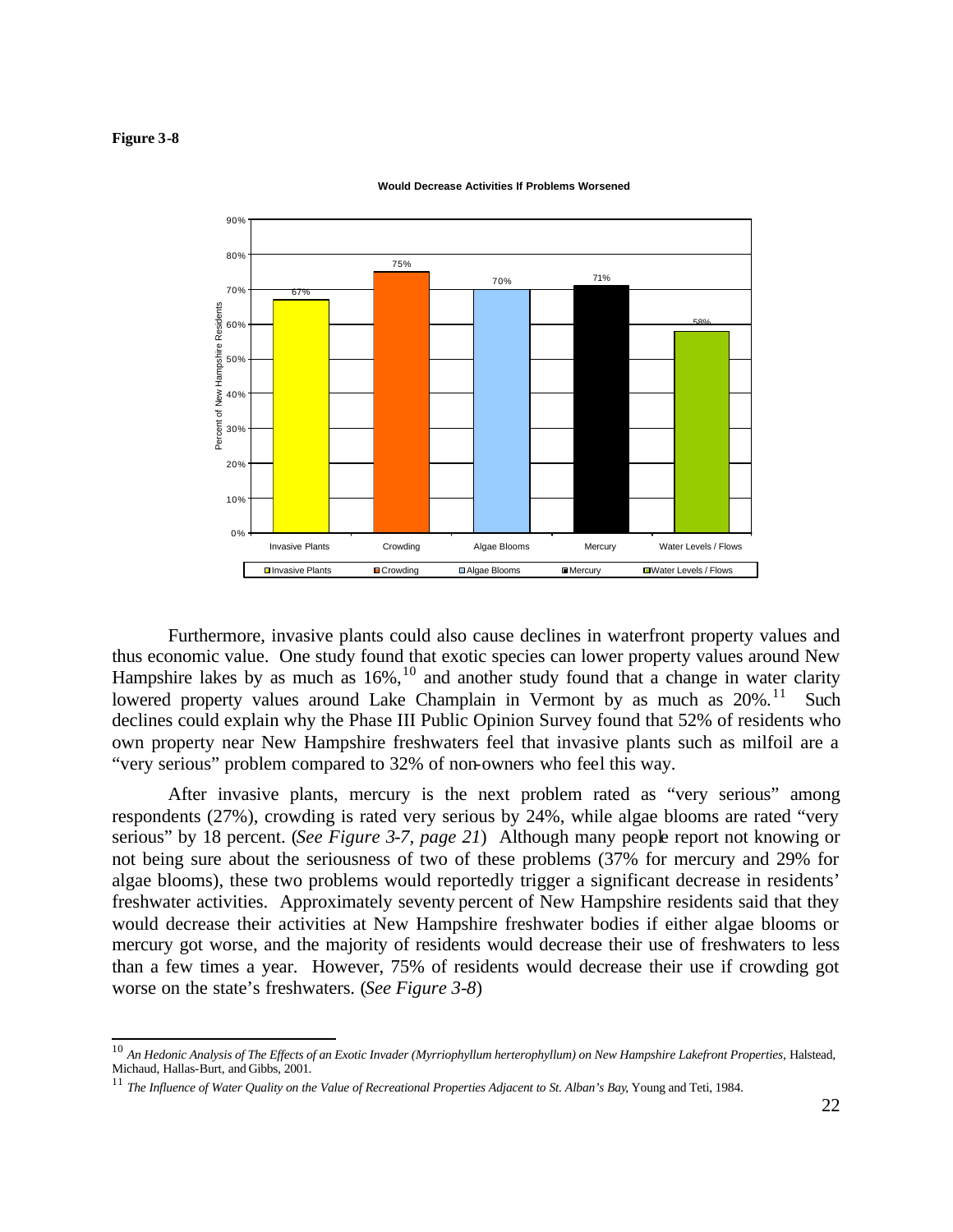In aggregate, 52% cited water levels/flows as either a "very serious" or "somewhat serious" problem; 48% cited mercury and 54% cited algae blooms as either "very serious" or "somewhat serious." (*See Figure 2-12, page 13)* Nearly one quarter (23%) of survey respondents say they would stop using New Hampshire freshwaters altogether if mercury levels get worse, compared to 17% or less in reaction to a worsening of other problems. An additional 48-58% would decrease their use if conditions worsened. (*See Figure 2-11, page 13*)

#### **Natural Views and Scenery Seen as Getting Worse Due to Development**

Declines in the natural views and scenery around freshwater bodies may also pose a threat to New Hampshire freshwaters' economic value. The overall beauty of an area is cited as the second most important reason to visit freshwaters, and yet 58% of all survey respondents say that the natural views and scenery around these waters have gotten worse due to residential and commercial development. Furthermore, 58% would decrease their activities if the natural views and scenery around freshwaters declined due to more development, and the majority would decrease their activities to less than a few times a year. Of note, the recreational users who are most likely to say that natural views and scenery have gotten worse are those who go nonmotorboating more than once a week (69%); none of these users report an improvement or being uncertain. The users who are most likely to decrease their recreational activities if the views get worse in the future are those who go non-motorboating once or twice a month. (*See Figure 3-9, page 24*)

#### **Reported Levels of Satisfaction Drop During Survey**

Surveys are not without bias, and the questions themselves can become a factor in people's perceptions. When asked at the beginning of the survey, 60% of residents reported being "very satisfied" with their overall experience at the State's freshwater bodies, while only 44% reported being "very satisfied" when asked at the end of the survey. The percentages of respondents who reported being "neutral" and "not very satisfied" also dropped, but only from 2% to 1% and from 5% to 2%, respectively. Thus, after considering various problems that could impact New Hampshire's freshwaters, some residents express less positive view about their overall satisfaction levels. (*See Figure 3-10, page 24*)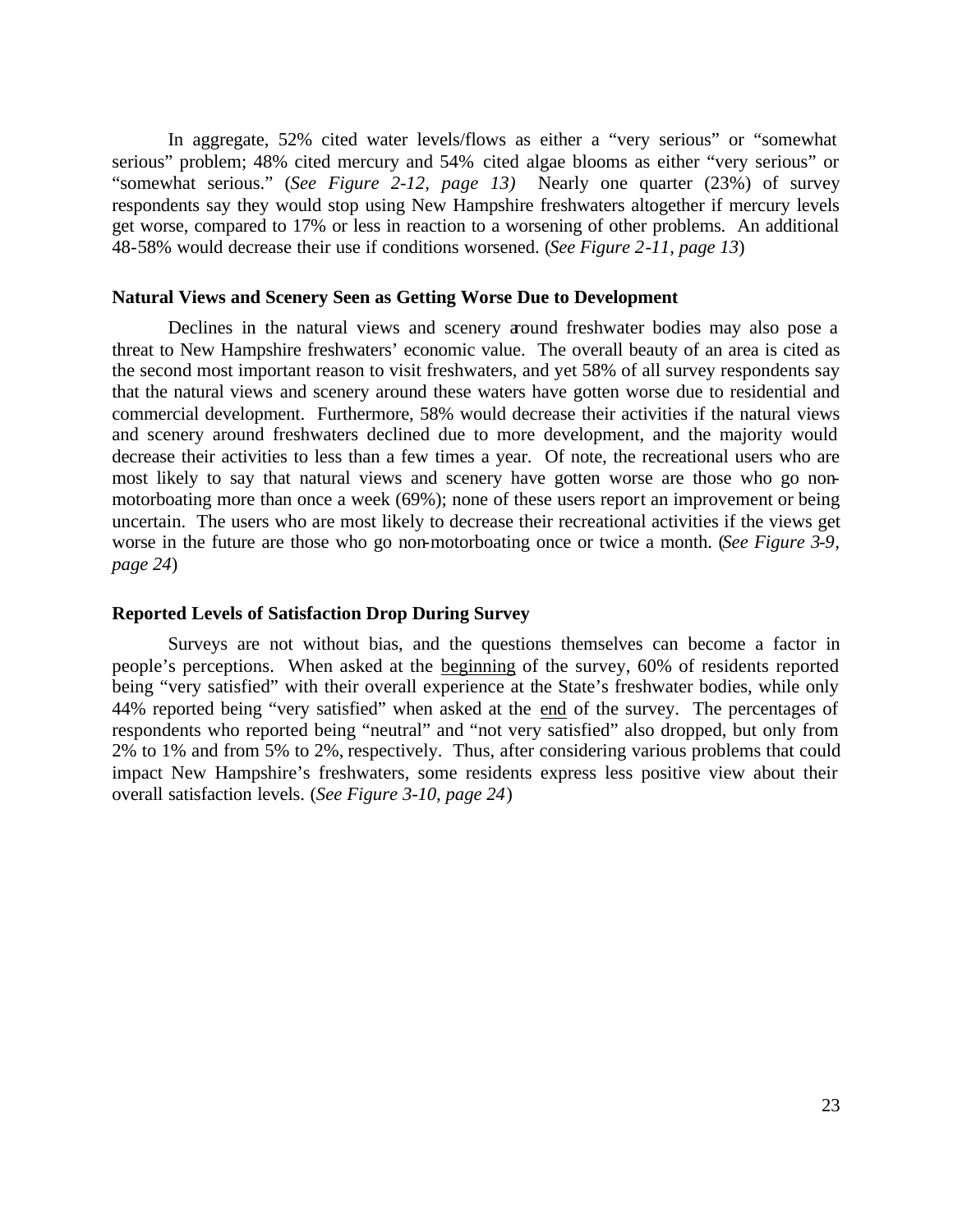## **Figure 3-9**

#### **Opinions About Natural Views and Scenery by 3 User Groups**



**Figure 3-10**

#### **Overall Satisfaction with Experience at NH Freshwaters - Beginning versus End of Survey -**

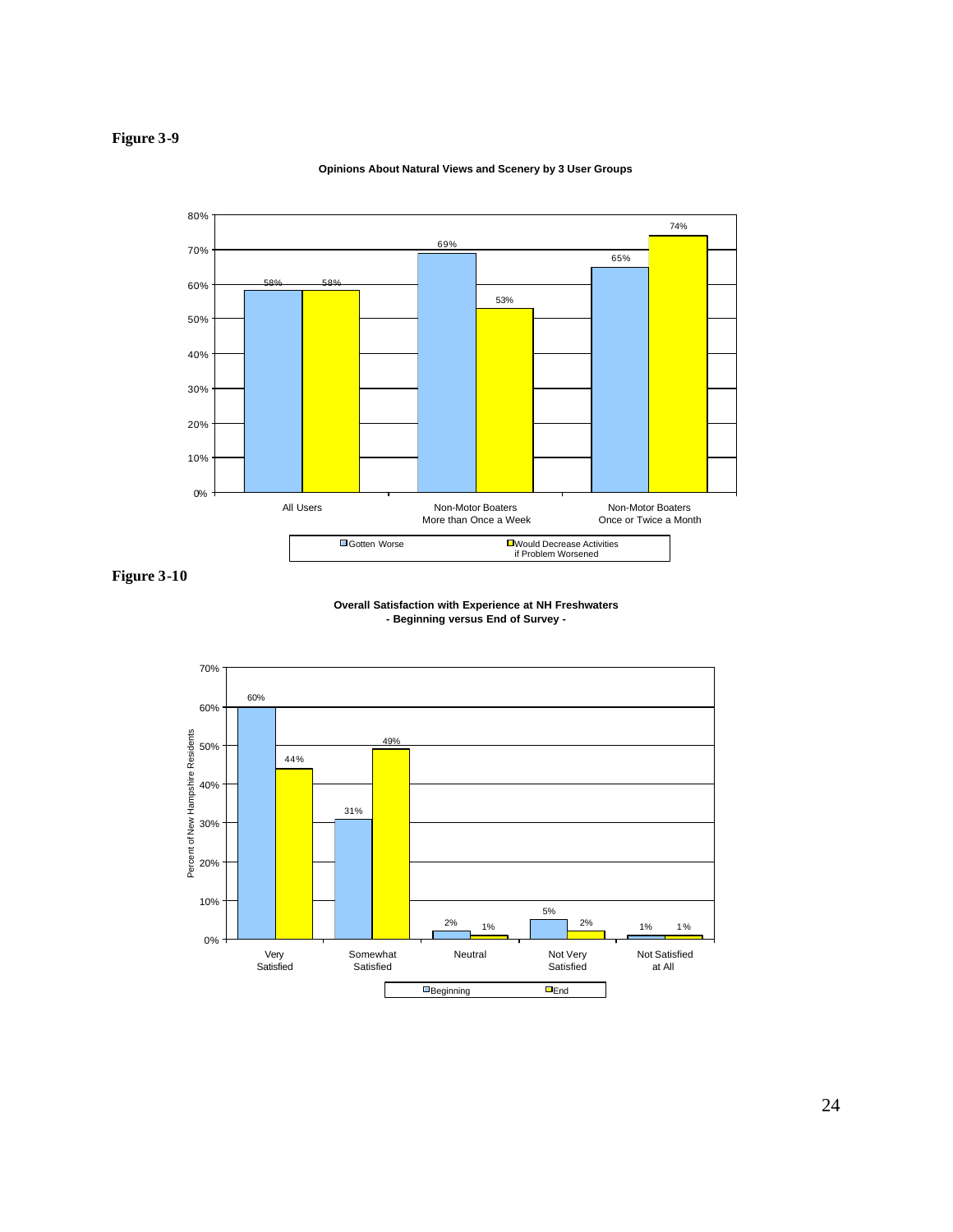#### **Freshwater Property Owners Use Waters More and Have Greater Concerns**

Forty-three percent of survey respondents own property on or close by a New Hampshire freshwater body, and 41% of these owners' properties are on or within 50 yards of the waterfront. (*See Figure 2-14, page 14*) Eighty-three percent say that their waterfront property is their primary residence. Half of freshwater property owners participate once a week or more in some activity during the recreational season at New Hampshire freshwater bodies, compared to 27% of non-owners. Freshwater property owners are also more likely to perceive that each of the various problems mentioned earlier are "very serious" problems or problems that have "gotten worse," compared to the opinions given by residents who do not own property near New Hampshire freshwater bodies. (*See Figure 3-11*)

#### **Figure 3-11**



## **All Levels of Government Have a Role in Protecting and Improving New Hampshire's Freshwaters**

Many New Hampshire residents believe that all levels of government have a role in protecting and improving the environmental conditions and overall characteristics of freshwater bodies in New Hampshire. (*See Figure 2-10, page 12*) Sixty percent of the State's residents said that federal, state, and local governments should be equa lly responsible for protecting and improving freshwaters in New Hampshire. Twenty-six percent said that state government should be most responsible, while just 9% feel that local government should be most responsible.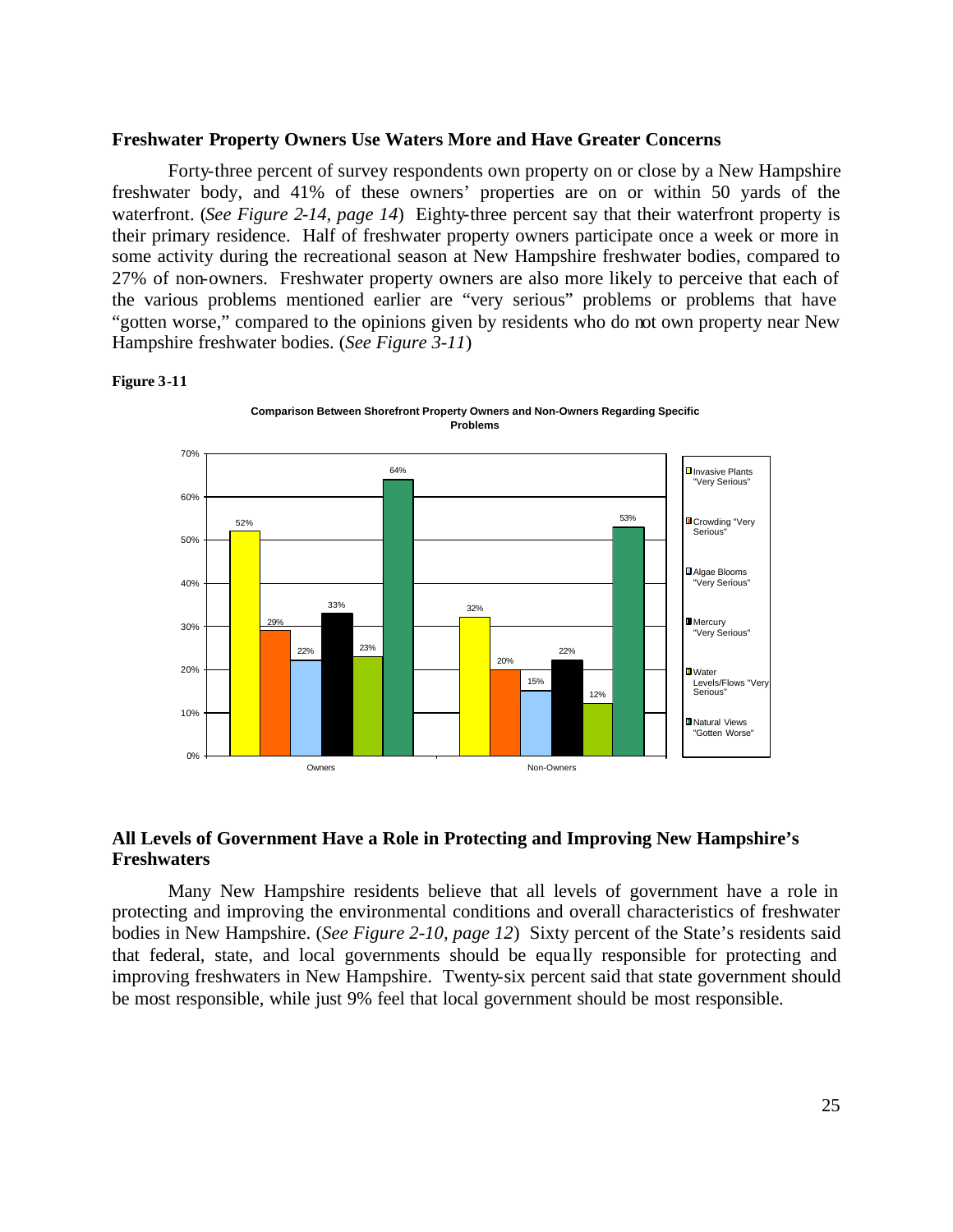## **Summary**

The four most important reasons why New Hampshire residents go to the state's freshwaters are the quality of the fishing, boating, and/or swimming; the overall beauty of the area; the variety in activities that freshwaters afford; and the quality of the water. These reasons suggest that protecting these freshwater attributes will help safeguard the significant economic value that New Hampshire's lakes, rivers, streams, and ponds bring to the State. When asked about certain factors that could impact the wellbeing of the State's freshwaters, such as invasive plants, crowding, mercury, algae blooms, water levels/flows, and residential and commercial development around freshwaters, residents expressed varying levels of concern. Most residents report that if any such problem were to worsen, they would react by decreasing their participation in freshwater activities, and the commonly cited decrease was down to less than a few times a year. Such decreases would undoubtedly have a negative impact on the estimated \$1.2 billion per year in economic value associated with recreational fishing, boating, and swimming at New Hampshire's freshwaters.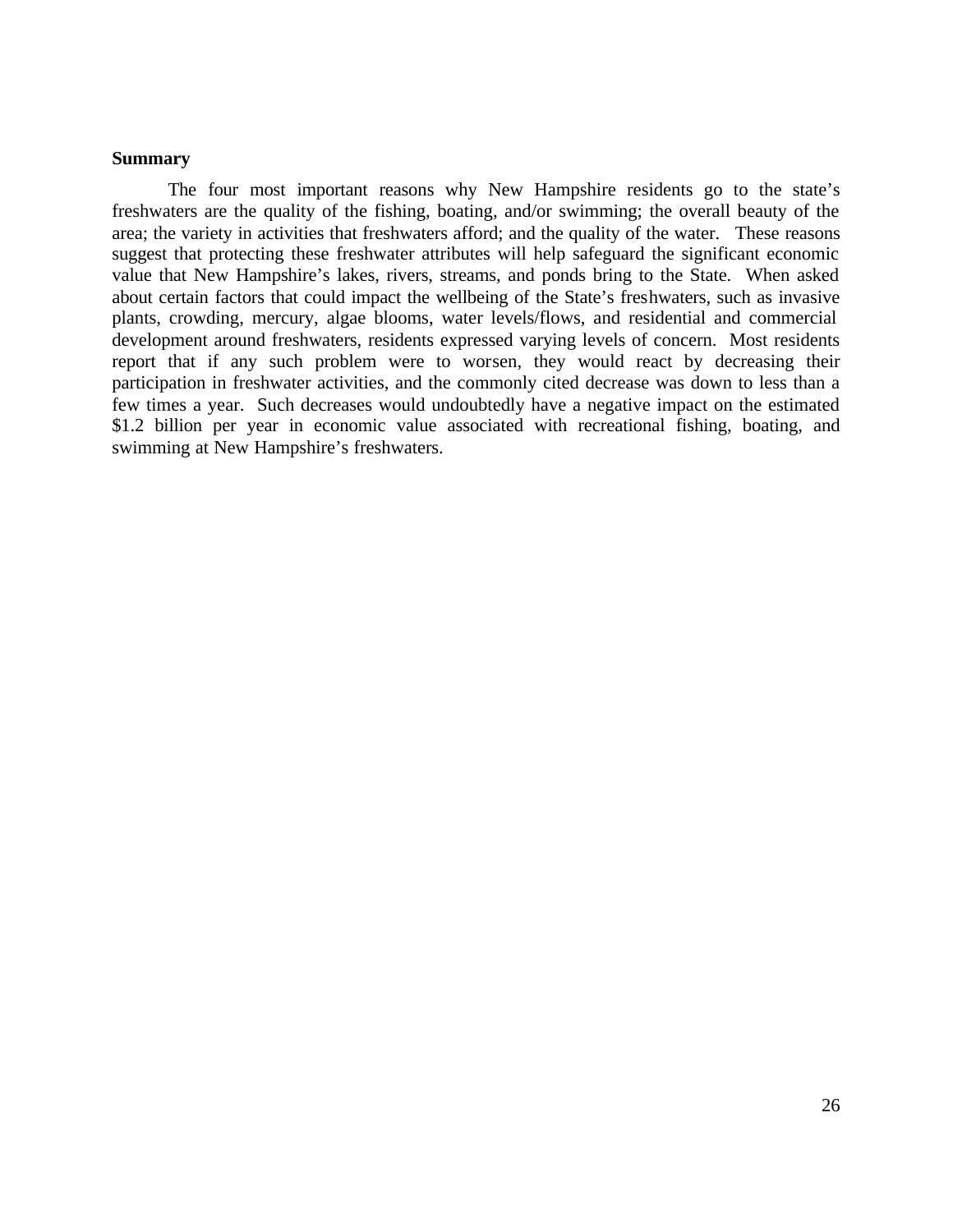## **~ SECTION 4 ~ SURVEY QUESTIONS**

## FRESHWATER1

"Now I'd like to ask you some questions about freshwater lakes, rivers, ponds and streams in New Hampshire."

 "First, what is the MOST important reason why you choose to visit a specific freshwater body in New Hampshire, such as a lake, river, pond or stream?" "Anything else?" CLICK UP TO THREE REASONS

- 1 OVERALL BEAUTY OF AREA<br>2 OUALITY OF WATER
- QUALITY OF WATER
- EASE OF ACCESS
- TYPE OF PEOPLE STAFFING FACILITIES
- LOW COST
- QUIET
- SAFE
- VARIETY OF ACTIVITIES
- NEARBY RESTAURANTS, BARS, SHOPS, etc.
- BEST FISHING / SWIMMING / BOATING AVAILABLE
- SMALL CROWDS FEW PEOPLE
- LOOSE REGULATIONS
- PROXIMITY / DISTANCE
- WILDERNESS / REMOTENESS
- FACILITIES (BATHROOMS, SHOWERS, ETC.)
- BEHAVIOR OF OTHER RECREATIONAL USERS
- OTHER (SPECIFY)
- 98 DK / NOT SURE PROBE: "In general ..."
- NA / REFUSED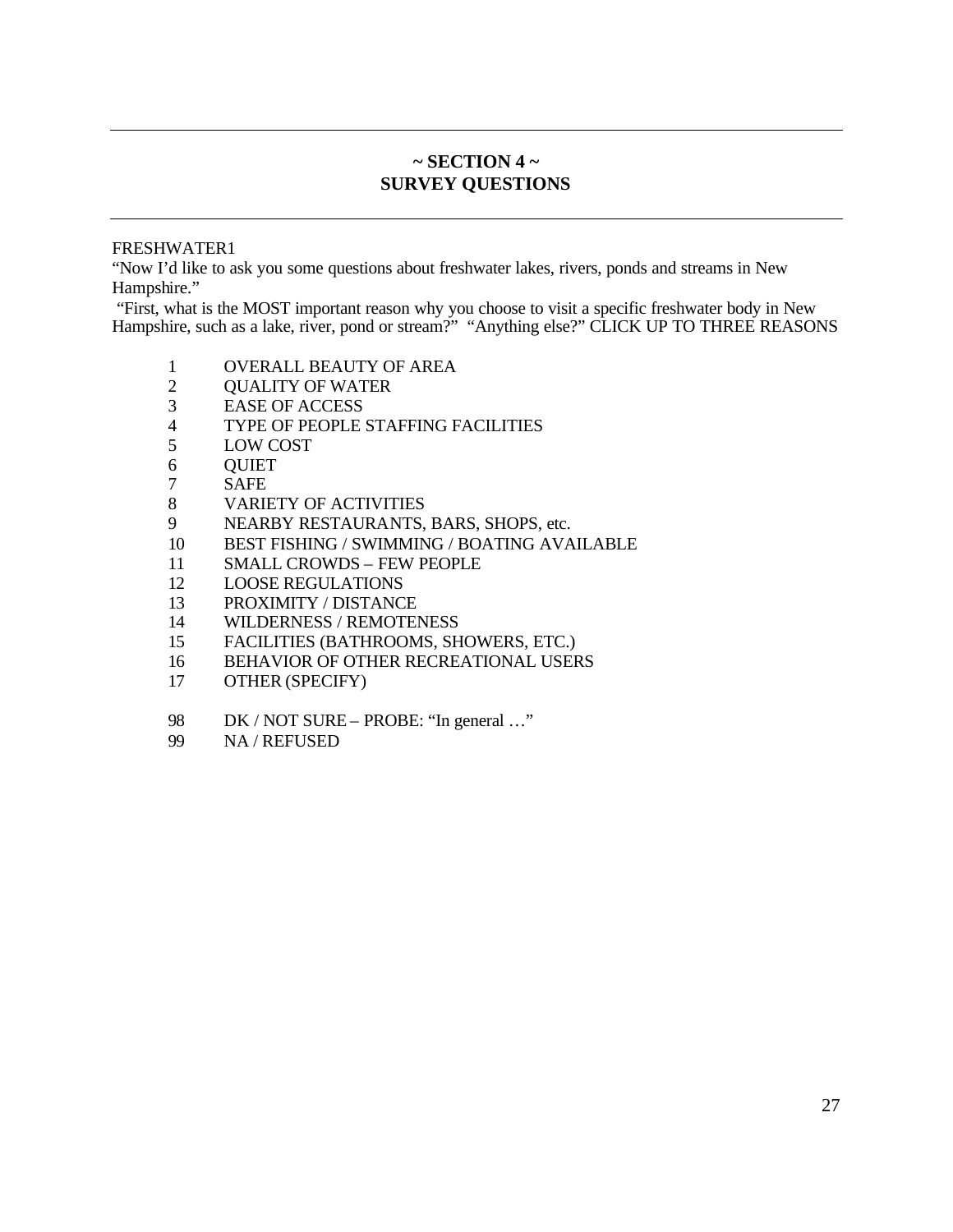"Now, what is the MOST important reason you stay away from specific New Hampshire freshwater bodies?" "Any other reasons?" CLICK UP TO THREE REASONS

- LACK OF OVERALL BEAUTY OF AREA
- OVERCROWED / TOO MANY PEOPLE, BOATS, ETC.
- POOR WATER QUALITY
- POLLUTION
- PLANT INFESTATION (MILFOIL, ETC.)
- EROSION
- TOO MUCH NOISE
- TOO MUCH CAR TRAFFIC
- TOO DIFFICULT TO ACCESS
- TOO COSTLY
- TYPE OF PEOPLE STAFFING FACILITIES
- LACK OF NEARBY RESTAURANTS, BARS, STORES, etc.
- BETTER SPOTS IN OTHER STATES
- REGULATIONS TOO TOUGH
- PERSONAL SAFETY
- PROXIMITY / DISTANCE
- NO / POOR FACILITIES (BATHROOM, SHOWER, ETC.)
- POOR FISHING / BOATING / SWIMMING AVAILABLE
- BEHAVIOR OF OTHER RECREATIONAL USERS
- LACK OF WILDERNESS / REMOTENESS
- LACK OF VARIETY OF ACTIVITIES
- OTHER (SPECIFY)
- 98 DK / NOT SURE PROBE: "In general ..."
- NA / REFUSED

## FRESHWATER3

"Overall, how satisfied are you with your overall experience at freshwater lakes, rivers, ponds, and streams in New Hampshire ... would you say you are very satisfied ... somewhat satisfied ... not very satisfied ... or not satisfied at all?"

- 1 VERY SATISFIED<br>2 SOMEWHAT SATI
- SOMEWHAT SATISFIED
- NEUTRAL/NEITHER
- NOT VERY SATISFIED
- NOT SATISFIED AT ALL
- 98 DK / NOT SURE  $\rightarrow$  PROBE: "In general ..."
- NA/REFUSED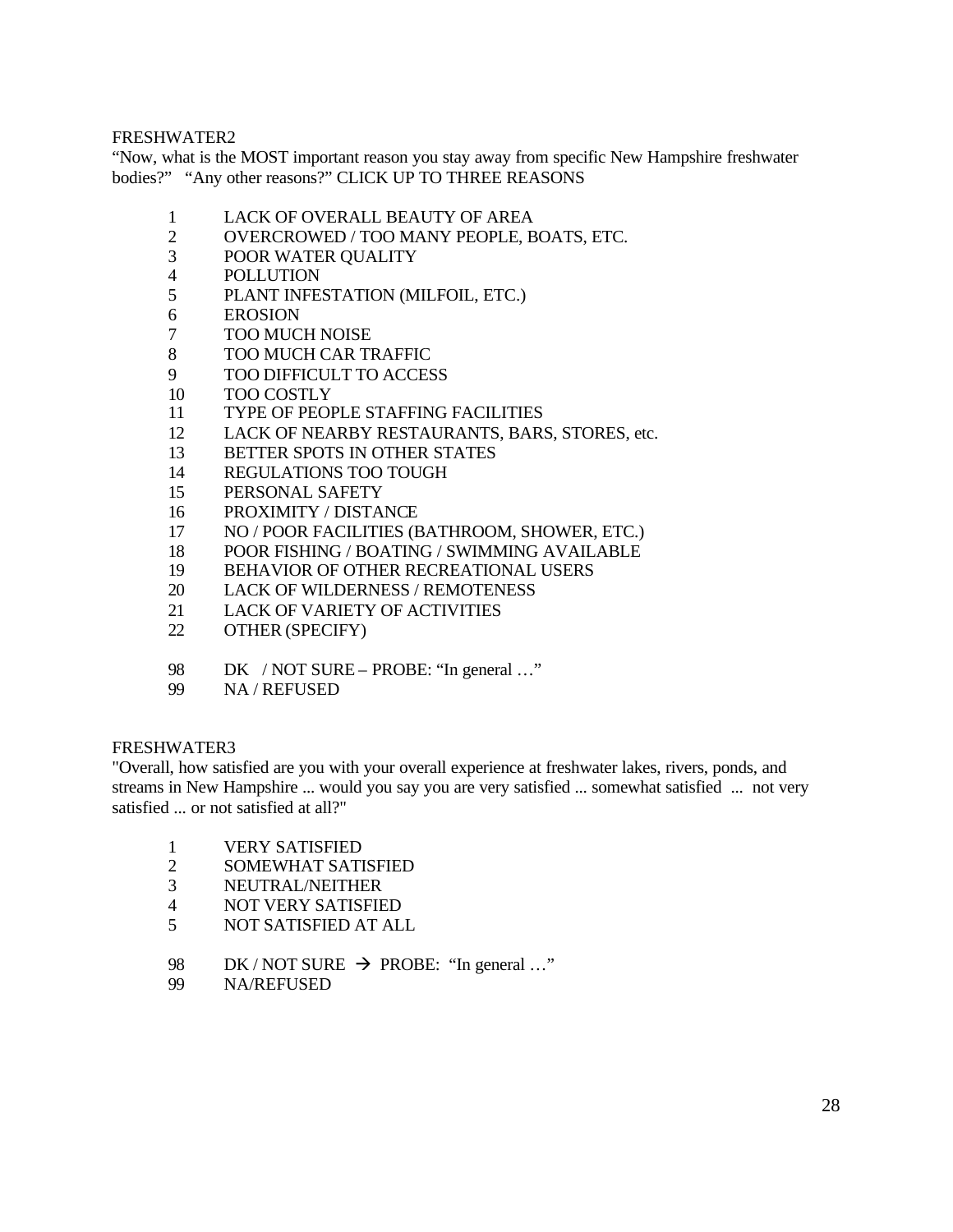"For how many years have you been using freshwater lakes, ponds, rivers, or streams in New Hampshire for recreational purposes, such as boating, fishing, swimming, sunbathing, hiking, picnicking, or other onshore activities?

IF "ALL MY LIFE" ASK – "About how many years is that?"

#### RECORD EXACT NUMBER OF YEARS OF USE

| | |\_\_\_|

 $\overline{\phantom{a}}$ 

- 0 DO NOT USE / NEVER USED  $\rightarrow$  SKIP TO FRESHWATER8
- 1 ONE YEAR OR LESS
- 96 96 YEARS OR MORE
- 97 REFUSED
- 98 DK
- 99 NA

#### FRESHWATER5

"How often do you typically go to freshwater lakes, ponds, rivers, and streams in New Hampshire to participate in these types of activities during the recreational season … more than once a week ... once a week ... once or twice a month ... a few times a year ... or less often?"

- 1 MORE THAN ONCE A WEEK
- 2 ONCE A WEEK
- 3 ONCE OR TWICE A MONTH
- 4 A FEW TIMES A YEAR
- 5 LESS THAN A FEW TIMES A YEAR
- 6 DO NOT PARTICIPATE IN ACTIVITY
- 98 DK PROBE "In general ..."
- 99 NA / REFUSED

#### FRESHWATER6

"Based on your experience, do you think that the overall character and quality of freshwater bodies in New Hampshire has gotten better, gotten worse, or stayed about the same?"

- 1 BETTER
- 2 WORSE
- 3 STAYED ABOUT THE SAME
- 98 DK / NOT SURE PROBE: "In general ..."
- 99 NA / REFUSED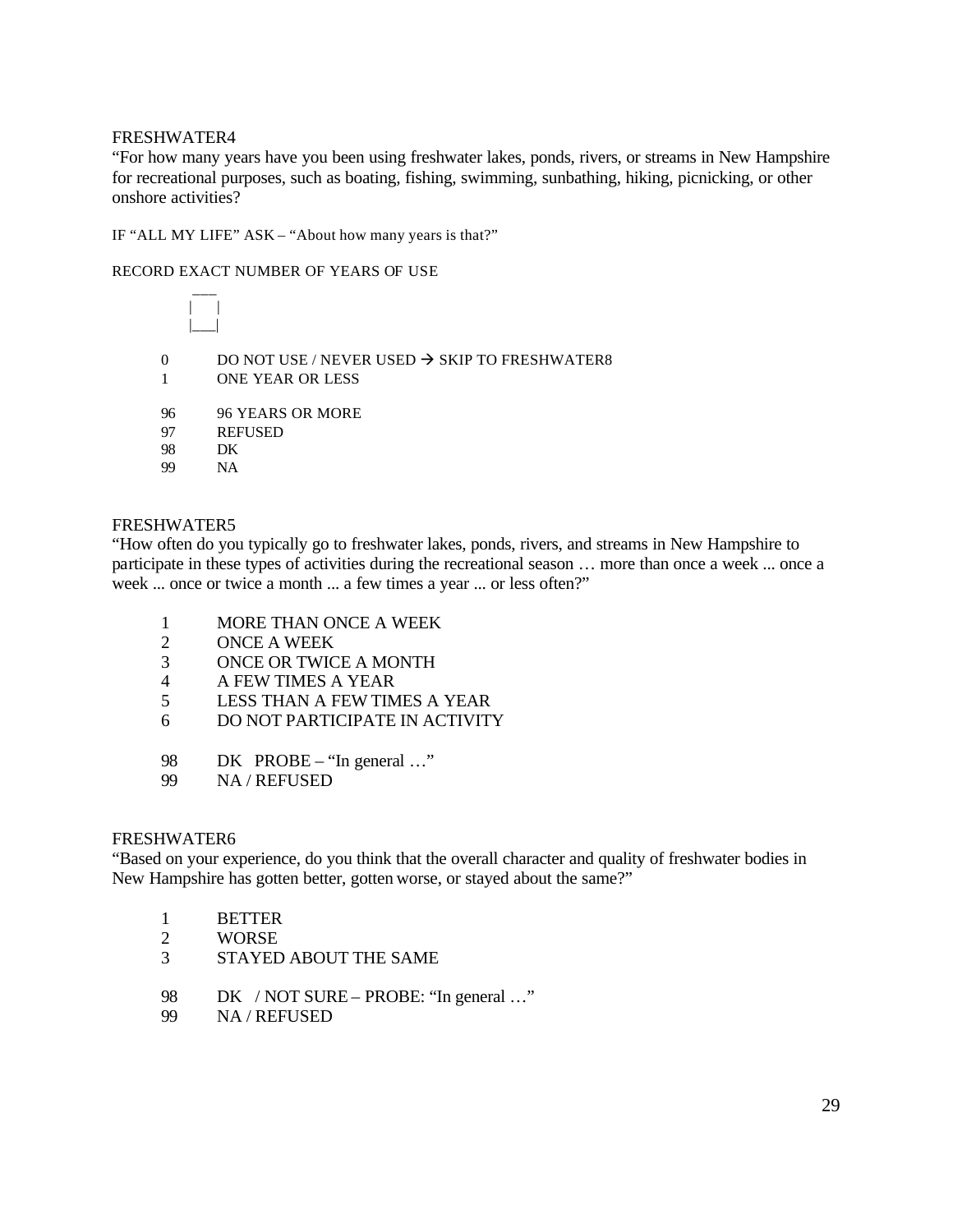"Which are the top three freshwater lakes, rivers, ponds or streams in New Hampshire that you visit most often?"

(NOTE: GREAT BAY & PISCATAQUA RIVER ARE NOT FRESHWATER)

- CONNECTICUT LAKES
- MASCOMA LAKE
- MASSABESIC LAKE
- MERRYMEETING LAKE
- NEWFOUND LAKE
- OSSIPEE LAKE
- PAWTUCKAWAY LAKE
- PLEASANT LAKE
- SILVER LAKE
- SQUAM LAKE
- LAKE SUNAPEE
- LAKE UMBAGOG
- WENTWORTH LAKE
- LAKE WINNEPESAUKEE
- WINNISQUAM LAKE
- ANDROSCOGGIN RIVER
- ASHUELOT RIVER
- CONNECTICUT RIVER
- MERRIMACK RIVER
- PEMIGEWASSIT RIVER
- SACO RIVER
- PISCATAQUAG RIVER
- OTHER LAKE / POND (SPECIFY)
- OTHER RIVER / STREAM (SPECIFY)
- NONE
- DK / NOT SURE
- NA / REFUSED

## FRESHWATER8

"I'd like to ask you about plans you might have to take a trip or a vacation in New Hampshire in the next 12 months that includes boating, fishing or swimming at a lake, river, pond or stream. Do you plan to take a day trip, either for part or all of the day; an over-night trip; or a vacation lasting more than 2 days that will include freshwater boating, fishing or swimming? READ SLOWLY AND CLICK ALL THAT APPLY

- A DAY TRIP, EITHER FOR PART OR ALL OF THE DAY
- AN OVER-NIGHT TRIP
- A VACATION LASTING MORE THAN 2 DAYS
- NONE OF THESE
- DK / NOT SURE
- NA / REFUSED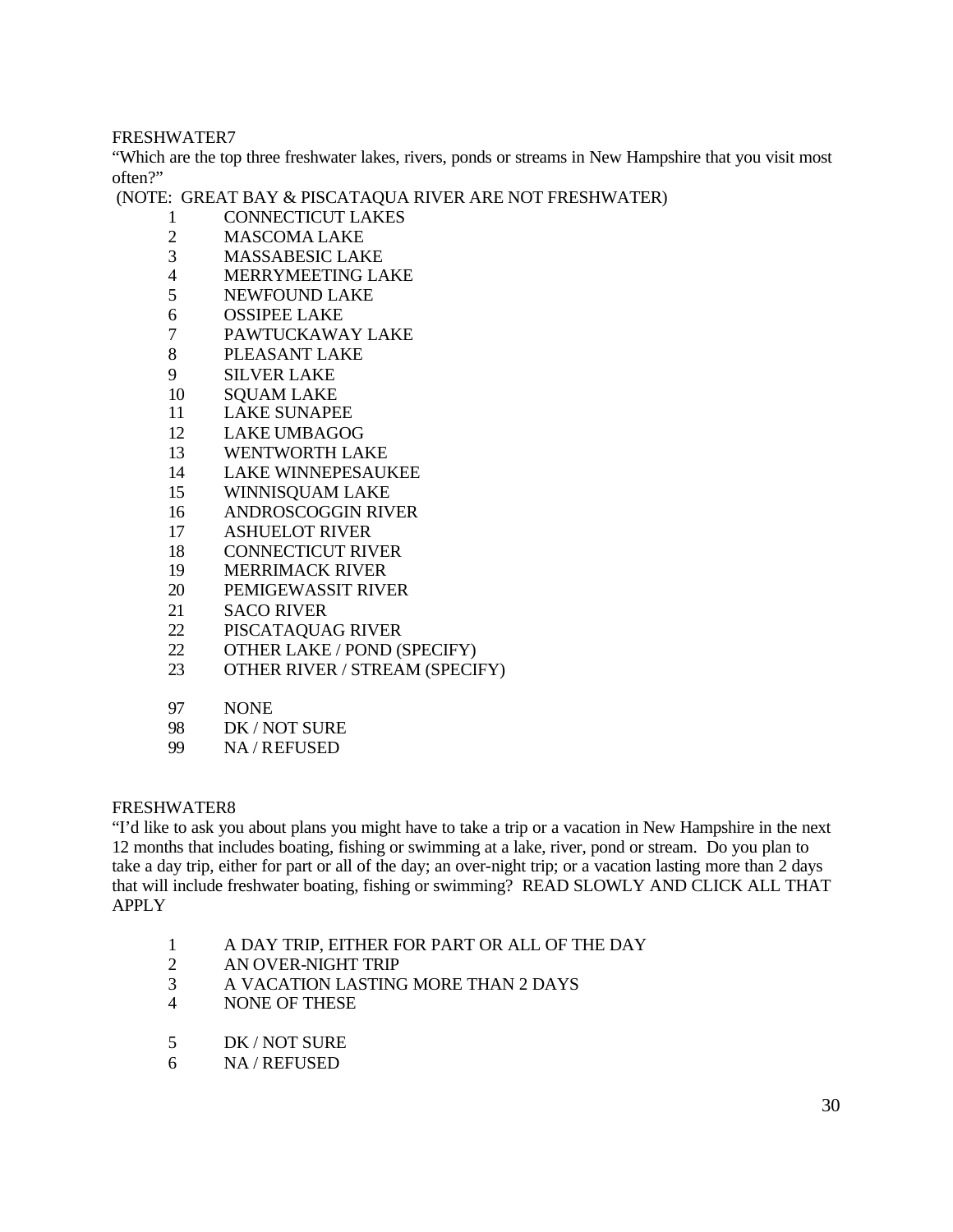"Do you own property on or close by a freshwater body in New Hampshire, such as a lake, a pond, a river, or a stream?"

- 1 YES
- 2 NO  $\rightarrow$  SKIP TO FRESHWATER 11
- 98 DK / NOT SURE DO NOT PROBE  $\rightarrow$  SKIP TO FRESHWATER11
- 99 NA / REFUSED  $\rightarrow$  SKIP TO FRESHWATER11

## (FRESHWATER9A)

IF YES: "How close is your property to the lake, pond, river, or stream? Would you say … on the waterfront ... within 50 yards from the waterfront ... within a half mile from the waterfront ... or more than a half mile from the waterfront?"

- 1 ON THE WATERFRONT
- 2 WITHIN 50 YARDS FROM THE WATERFRONT
- 3 WITHIN ½ MILE FROM THE WATERFRONT
- 4 MORE THAN ½ MILE FROM THE WATERFRONT
- 98 DON'T KNOW/NOT SURE
- 99 NA/REFUSED

## FRESHWATER10

"Is this property your primary residence or a second home?"

- 1 PRIMARY RESIDENCE
- 2 SECOND HOME
- 3 OTHER
- 98 DK / NOT SURE
- 99 NA / REFUSED

## FRESHWATER 11

"Now I'd like to ask you about specific recreational activities you do on and around freshwater in New Hampshire."

"How often do you typically participate in freshwater motorboating or use other motorized vessels such as jet skis in New Hampshire during the boating season … more than once a week ... once a week ... once or twice a month ... a few times a year ... or less often?"

- 1 MORE THAN ONCE A WEEK
- 2 ONCE A WEEK
- 3 ONCE OR TWICE A MONTH
- 4 A FEW TIMES A YEAR
- 5 LESS THAN A FEW TIMES A YEAR
- 6 DO NOT PARTICIPATE IN ACTIVITY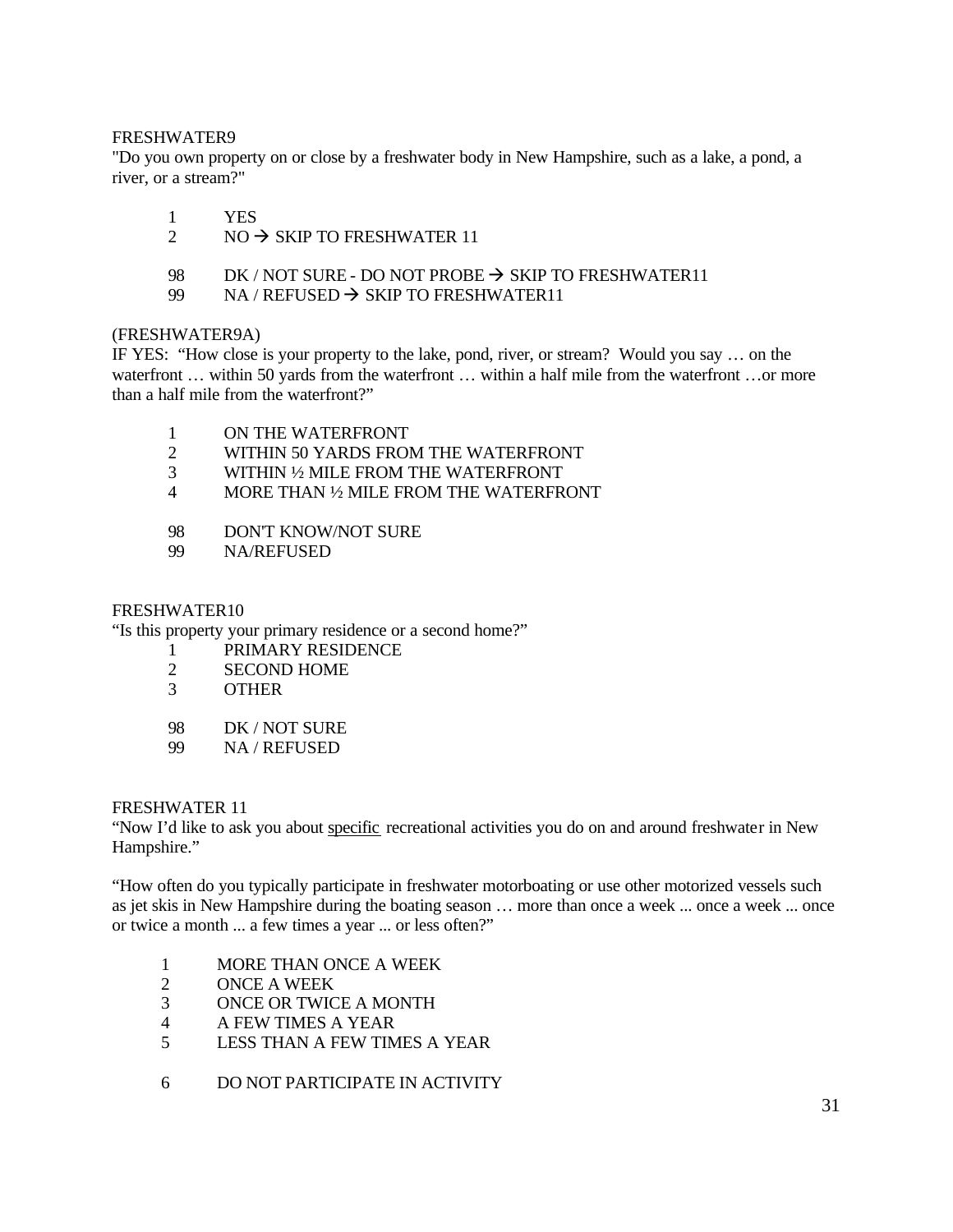- 98 DK PROBE "In general ..."
- 99 NA / REFUSED

"How often do you typically participate in freshwater non-motorized boating such as sailboats, canoes, row boats, paddleboats, or kayaks in New Hampshire during the boating season … more than once a week ... once a week ... once or twice a month ... a few times a year ... or less often?"

- 1 MORE THAN ONCE A WEEK
- 2 ONCE A WEEK
- 3 ONCE OR TWICE A MONTH
- 4 A FEW TIMES A YEAR
- 5 LESS THAN A FEW TIMES A YEAR
- 6 DO NOT PARTICIPATE IN ACTIVITY
- 98 DK PROBE "In general ..."
- 99 NA / REFUSED

#### FRESHWATER13

"How often do you typically fish in freshwater lakes, ponds, rivers, and streams in New Hampshire during the fishing season … more than once a week ... once a week ... once or twice a month ... a few times a year ... or less often?"

- 1 MORE THAN ONCE A WEEK
- 2 ONCE A WEEK
- 3 ONCE OR TWICE A MONTH
- 4 A FEW TIMES A YEAR
- 5 LESS THAN A FEW TIMES A YEAR
- 6 DO NOT PARTICIPATE IN ACTIVITY
- 98 DK PROBE "In general ..."
- 99 NA / REFUSED

#### FRESHWATER14

"How often do you typically swim in freshwater lakes, ponds, rivers, and streams in New Hampshire during the swimming season … more than once a week ... once a week ... once or twice a month ... a few times a year ... or less often?"

- 1 MORE THAN ONCE A WEEK
- 2 ONCE A WEEK
- 3 ONCE OR TWICE A MONTH
- 4 A FEW TIMES A YEAR
- 5 LESS THAN A FEW TIMES A YEAR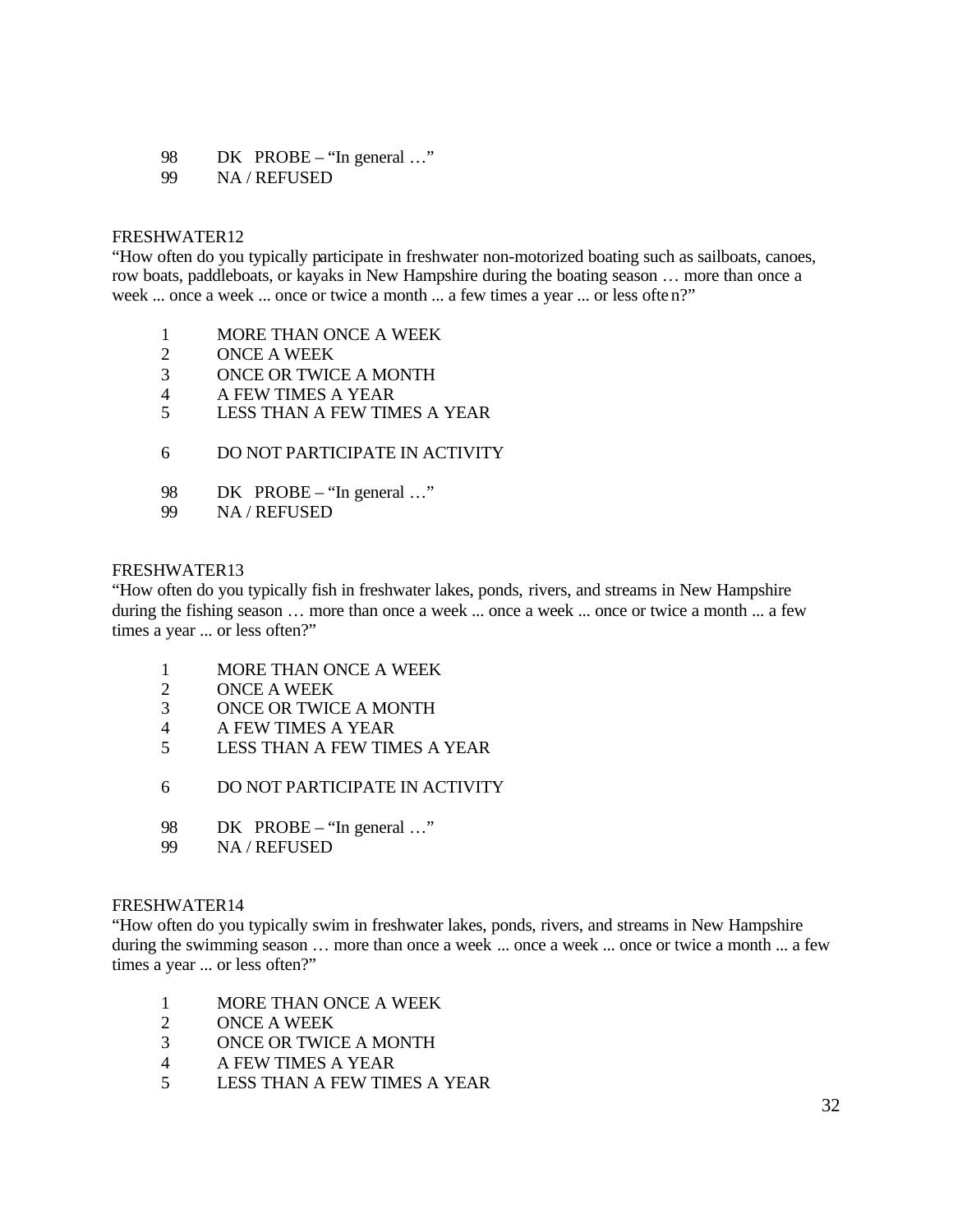## DO NOT PARTICIPATE IN ACTIVITY

- 98 DK PROBE "In general ..."
- NA / REFUSED

### FRESHWATER15

"How often do you typically participate in activities such as sunbathing, hiking, picnicking, or other onshore activities near freshwater in New Hampshire … more than once a week ... once a week ... once or twice a month ... a few times a year ... or less often?"

- MORE THAN ONCE A WEEK
- ONCE A WEEK
- ONCE OR TWICE A MONTH
- A FEW TIMES A YEAR
- LESS THAN A FEW TIMES A YEAR
- DO NOT PARTICIPATE IN ACTIVITY
- 98 DK PROBE "In general ..."
- NA / REFUSED

### FRESHWATER16

"People sometimes change the places they typically go for freshwater recreational activities. Have you changed the places you typically go in New Hampshire for freshwater boating, fishing, or swimming?"

IF YES: "What were the three main reasons you changed locations?" CLICK UP TO THREE REASONS

- CHANGE IN OVERALL BEAUTY OF AREAS
- OVERCROWED / TOO MANY PEOPLE, BOATS, ETC.
- POOR WATER QUALITY
- POLLUTION
- PLANT INFESTATION (MILFOIL, ETC.)
- EROSION
- TOO MUCH NOISE
- TOO MUCH CAR TRAFFIC
- TOO DIFFICULT TO ACCESS
- TOO COSTLY
- CHANGE IN TYPE OF PEOPLE AT FACILITIES / AMENITIES
- LACK OF NEARBY RESTAURANTS, BARS, STORES, etc.
- BETTER SPOTS IN OTHER STATES
- REGULATIONS TOO TOUGH
- CHANGE IN PERSONAL CIRCUMSTANCES
- PERSONAL SAFETY
- POOR FISHING / BOATING / SWIMMING AVAILABLE
- PROXIMITY / DISTANCE
- NO / POOR FACILITIES (BATHROOM, SHOWER, ETC.)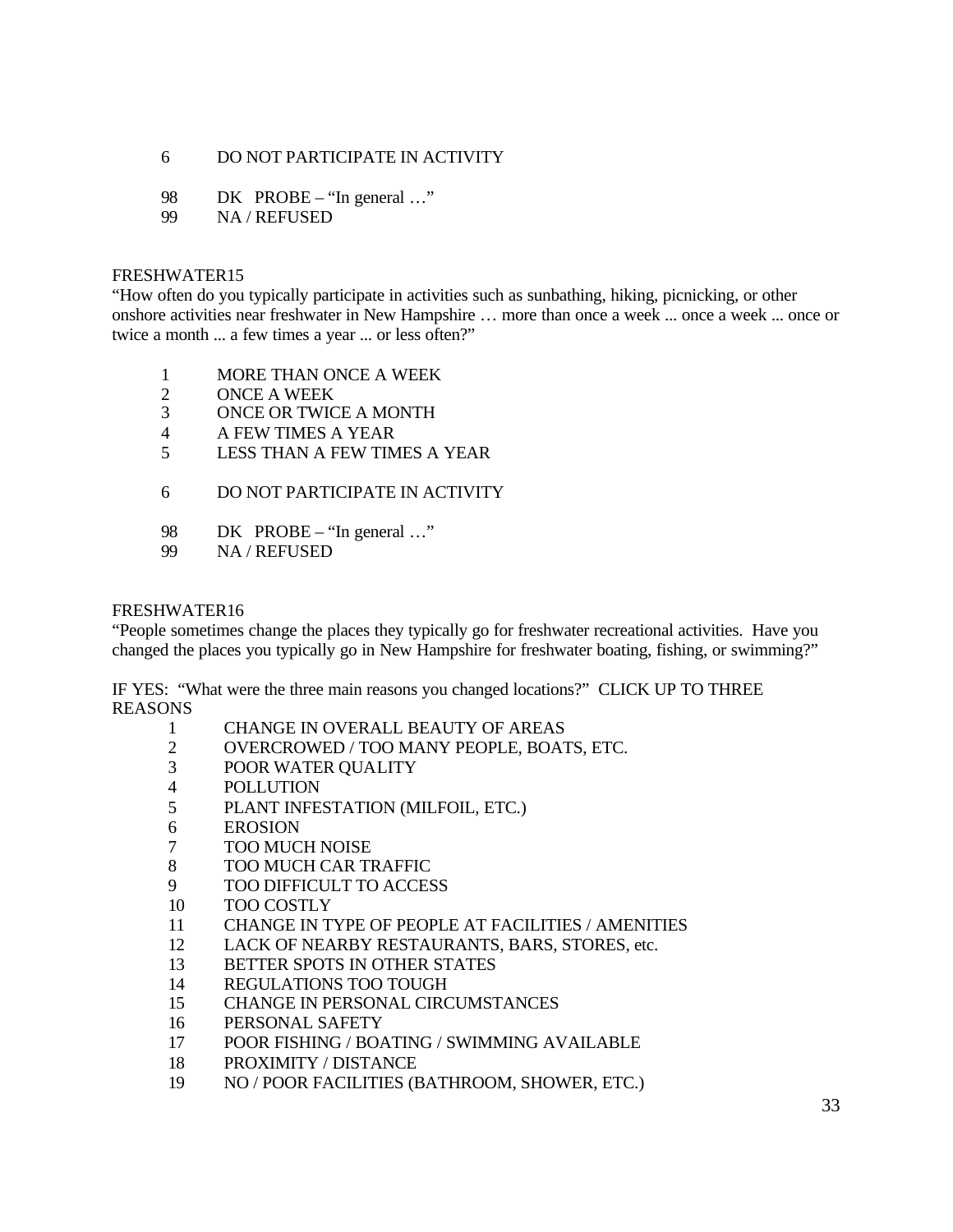- 20 BEHAVIOR OF OTHER RECREATIONAL USERS
- 21 CHANGE IN WILDERNESS / REMOTENESS
- 22 CHANGE IN VARIETY OF ACTIVITIES
- 23 OTHER (SPECIFY)
- 24 DK / NS PROBE: "In general …"
- 25 DO NOT GO TO FRESHWATER BODIES FOR RECREATION
- 26 NA / REFUSED

"How would you personally rate the overall clarity, quality and purity of the water in lakes, ponds, rivers, and streams in New Hampshire … would you say the overall water clarity, quality and purity is excellent … good … fair … poor … or very poor?"

- 1 EXCELLENT
- 2 GOOD
- 3 FAIR
- 4 POOR
- 5 VERY POOR
- 98 DK / NOT SURE PROBE: "In general ..."
- 99 NA/REFUSED

#### FRESHWATER18

"Based on your experience, has the water clarity, quality, and purity of lakes, ponds, rivers, and streams in New Hampshire gotten better over time … gotten worse … or stayed about the same?"

- 1 BETTER
- 2 WORSE
- 3 STAYED ABOUT THE SAME
- 98 DK / NOT SURE PROBE: "In general ..."
- 99 NA / REFUSED

#### FRESHWATER19

"If the quality of water in New Hampshire's lakes, ponds, rivers, and streams got worse than it is now, would you decrease your boating, fishing, or swimming activities?"

IF YES: "Given that you would decrease your activities if the quality of water got worse, then how often would you participate in freshwater boating, fishing, or swimming activities ... more than once a week ... once a week ... once or twice a month ... a few times a year ... or less often?"

- 0 WOULD NOT DECREASE
- 1 MORE THAN ONCE A WEEK
- 2 ONCE A WEEK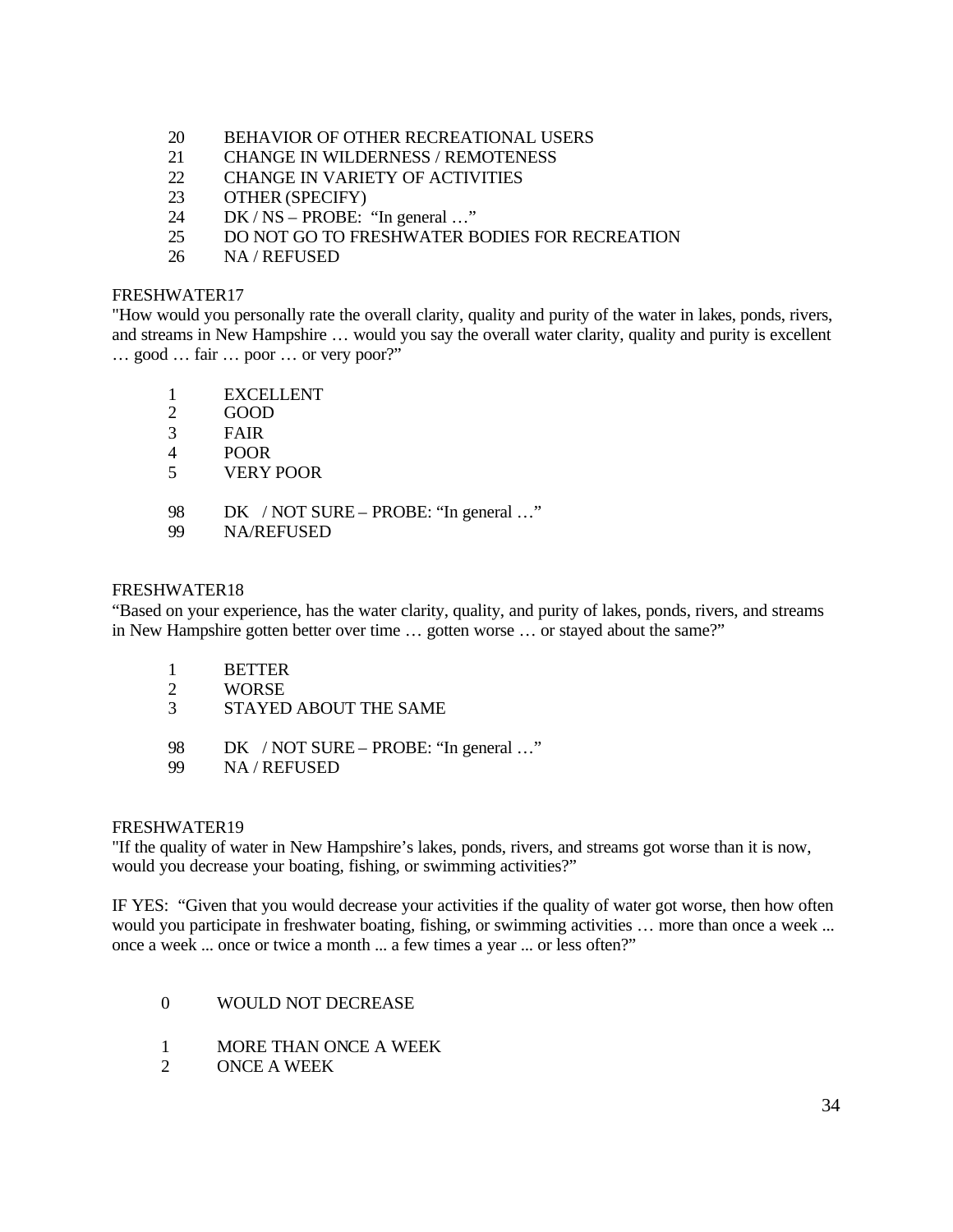- 3 ONCE OR TWICE A MONTH
- 4 A FEW TIMES A YEAR
- 5 LESS THAN A FEW TIMES A YEAR
- 6 WOULD STOP USING
- 98 DK / NOT SURE PROBE: "In general ..."
- 99 NA/REFUSED

"In your opinion, how serious a problem are water levels or water flow in freshwater bodies in New Hampshire ... very serious ... somewhat serious ... not very serious ... or not serious at all?"

- 1 VERY SERIOUS
- 2 SOMEWHAT SERIOUS
- 3 NOT VERY SERIOUS
- 4 NOT SERIOUS AT ALL
- 98 DK / NOT SURE PROBE: "Based on what you have read or heard …"
- 99 NA / REFUSED

## FRESHWATER21

"If water levels or water flow in freshwater bodies in New Hampshire got worse than they are now, would you decrease your freshwater boating, fishing, or swimming activities?"

IF YES: "Given that you would decrease your activities if water levels or water flow got worse, then how often would you participate in freshwater boating, fishing, or swimming activities … more than once a week ... once a week ... once or twice a month ... a few times a year ... or less often?"

- 0 WOULD NOT DECREASE
- 1 MORE THAN ONCE A WEEK
- 2 ONCE A WEEK
- 3 ONCE OR TWICE A MONTH
- 4 A FEW TIMES A YEAR
- 5 LESS THAN A FEW TIMES A YEAR
- 6 WOULD STOP USING
- 98 DK / NOT SURE PROBE: "In general ..."
- 99 NA/REFUSED

## FRESHWATER22

"Now I'd like to ask you a question about invasive plants, such as milfoil, in New Hampshire's lakes, rivers, ponds, and streams. In your opinion, how serious a problem are invasive plants, such as milfoil, in freshwater bodies in New Hampshire … very serious … somewhat serious … not very serious … or not serious at all?"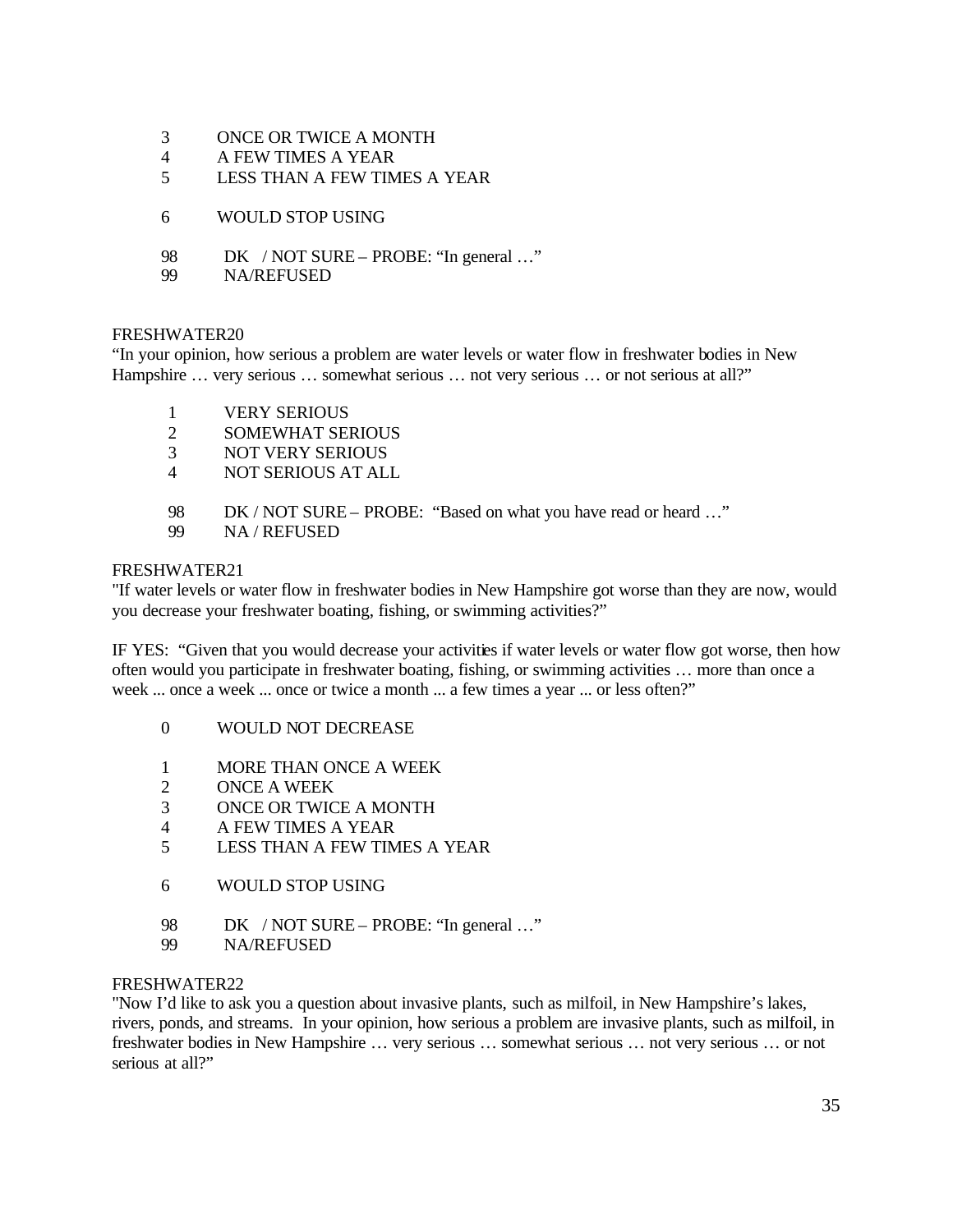- 1 VERY SERIOUS
- 2 SOMEWHAT SERIOUS
- 3 NOT VERY SERIOUS
- 4 NOT SERIOUS AT ALL
- 98 DK / NOT SURE PROBE: "Based on what you have read or heard …"
- 99 NA / REFUSED

"If the problem of invasive plants in freshwater bodies in New Hampshire got worse than it is now, would you decrease your freshwater boating, fishing, or swimming activities?"

IF YES: "Given that you would decrease your activities if invasive plants got worse, then how often would you participate in freshwater boating, fishing, or swimming activities ... more than once a week ... once a week ... once or twice a month ... a few times a year ... or less often?"

- 0 WOULD NOT DECREASE
- 1 MORE THAN ONCE A WEEK
- 2 ONCE A WEEK
- 3 ONCE OR TWICE A MONTH
- 4 A FEW TIMES A YEAR
- 5 LESS THAN A FEW TIMES A YEAR
- 6 WOULD STOP USING
- 98 DK / NOT SURE PROBE: "In general ..."
- 99 NA/REFUSED

#### FRESHWATER24

"Think for a minute about changes in the natural views and scenery because of residential and commercial development around freshwater bodies in New Hampshire. In your opinion, would you say that natural views and scenery around lakes, ponds, rivers, and streams in New Hampshire have gotten better in the last five years ... gotten worse ... or stayed about the same?"

- 1 BETTER
- 2 WORSE
- 3 STAYED ABOUT THE SAME
- 98 DK / NOT SURE PROBE: "In general ..."
- 99 NA / REFUSED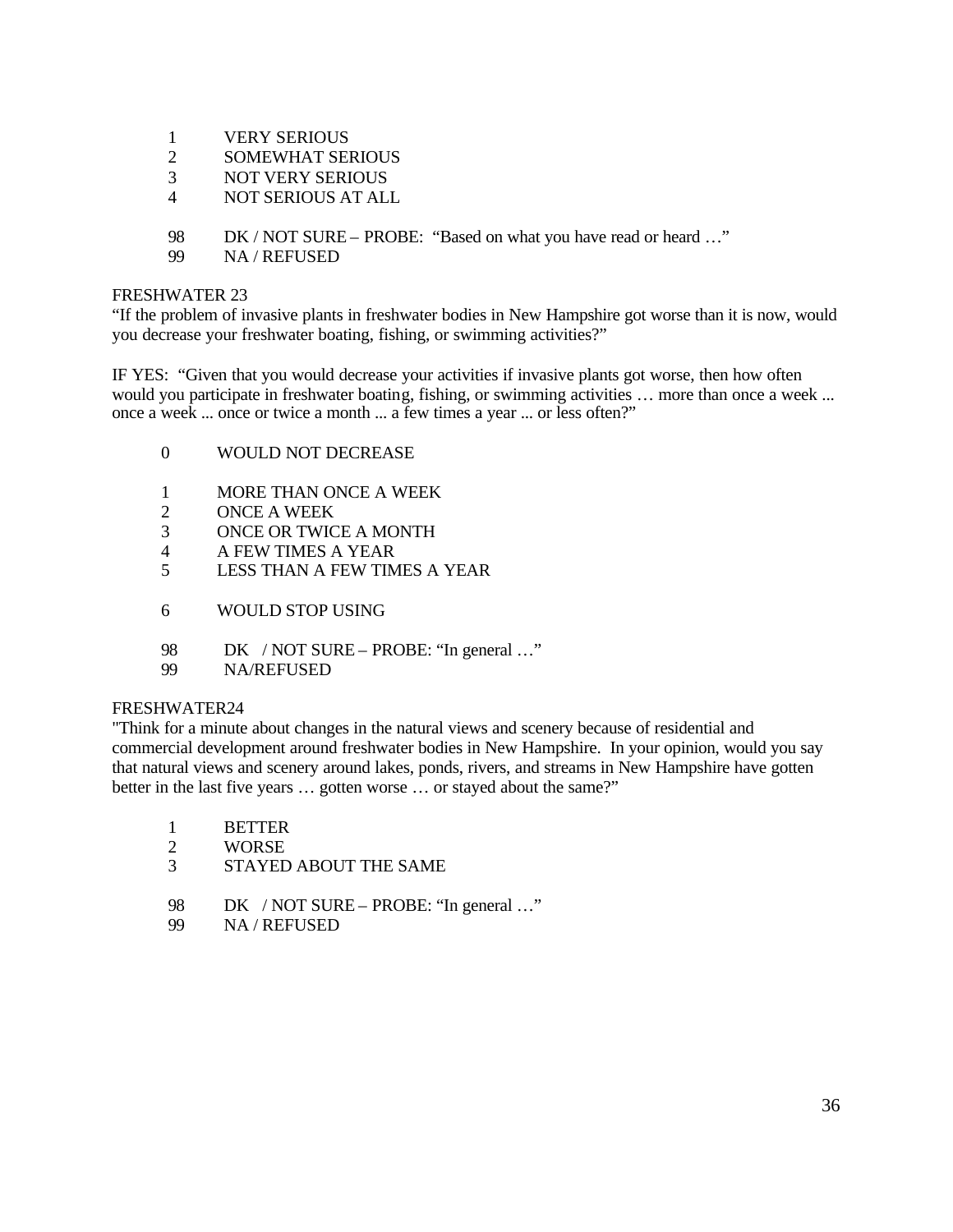"Would you decrease your freshwater boating, fishing, or swimming activities if the natural views and scenery around freshwater bodies declined due to more development?"

IF YES: "Given that you would decrease your activities if the natural views and scenery around freshwater got worse, then how often would you participate in freshwater boating, fishing, or swimming activities … more than once a week ... once a week ... once or twice a month ... a few times a year ... or less often?"

- 0 WOULD NOT DECREASE
- 1 MORE THAN ONCE A WEEK
- 2 ONCE A WEEK
- 3 ONCE OR TWICE A MONTH
- 4 A FEW TIMES A YEAR
- 5 LESS THAN A FEW TIMES A YEAR
- 6 WOULD STOP USING
- 98 DK / NOT SURE PROBE: "In general ..."
- 99 NA/REFUSED

INTRO: "Now I'd like to ask you how serious a problem some other things are for the freshwater lakes, ponds, rivers, and streams in New Hampshire and if they got worse, how that would affect your freshwater activities."

#### FRESHWATER26

"How serious a problem are algae blooms in freshwater bodies in New Hampshire … very serious … somewhat serious ... not very serious ... or not serious at all?"

- 1 VERY SERIOUS
- 2 SOMEWHAT SERIOUS
- 3 NOT VERY SERIOUS
- 4 NOT SERIOUS AT ALL
- 98 DK / NOT SURE PROBE: "Based on what you have read or heard …"
- 99 NA / REFUSED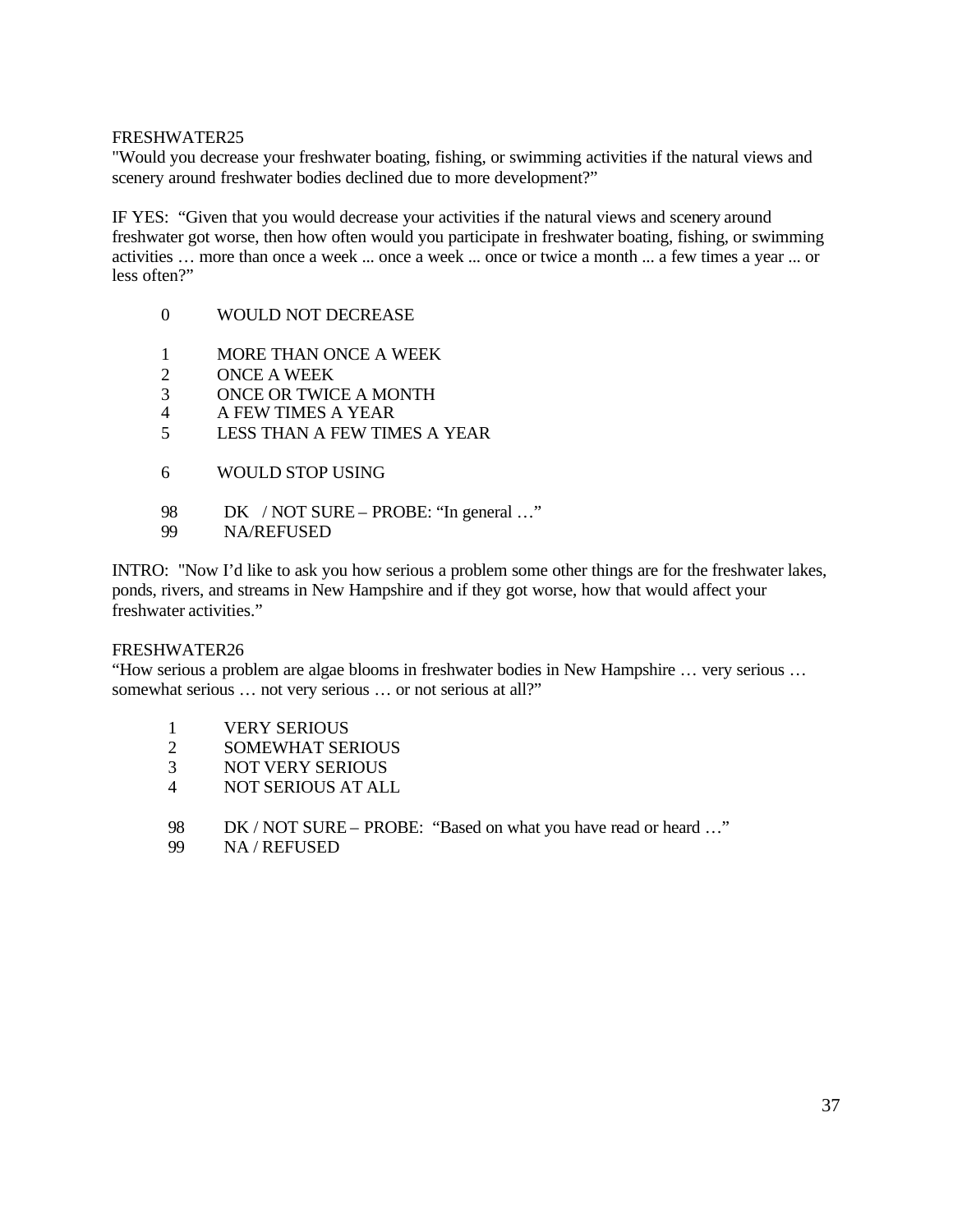"If the problem of algae blooms in freshwater bodies in New Hampshire got worse than it is now, would you decrease your freshwater boating, fishing, or swimming activities?"

IF YES: "Given that you would decrease your activity if algae blooms got worse, then how often would you participate in freshwater boating, fishing, or swimming activities … more than once a week ... once a week ... once or twice a month ... a few times a year ... or less often?"

- 0 WOULD NOT DECREASE
- 1 MORE THAN ONCE A WEEK
- 2 ONCE A WEEK
- 3 ONCE OR TWICE A MONTH
- 4 A FEW TIMES A YEAR
- 5 LESS THAN A FEW TIMES A YEAR
- 6 WOULD STOP USING
- 98 DK / NOT SURE PROBE: "In general ..."
- 99 NA/REFUSED

#### FRESHWATER28

"How serious a problem is mercury in freshwater bodies in New Hampshire … very serious … somewhat serious ... not very serious ... or not serious at all?"

- 1 VERY SERIOUS
- 2 SOMEWHAT SERIOUS
- 3 NOT VERY SERIOUS
- 4 NOT SERIOUS AT ALL
- 98 DK / NOT SURE PROBE: "Based on what you have read or heard …"
- 99 NA / REFUSED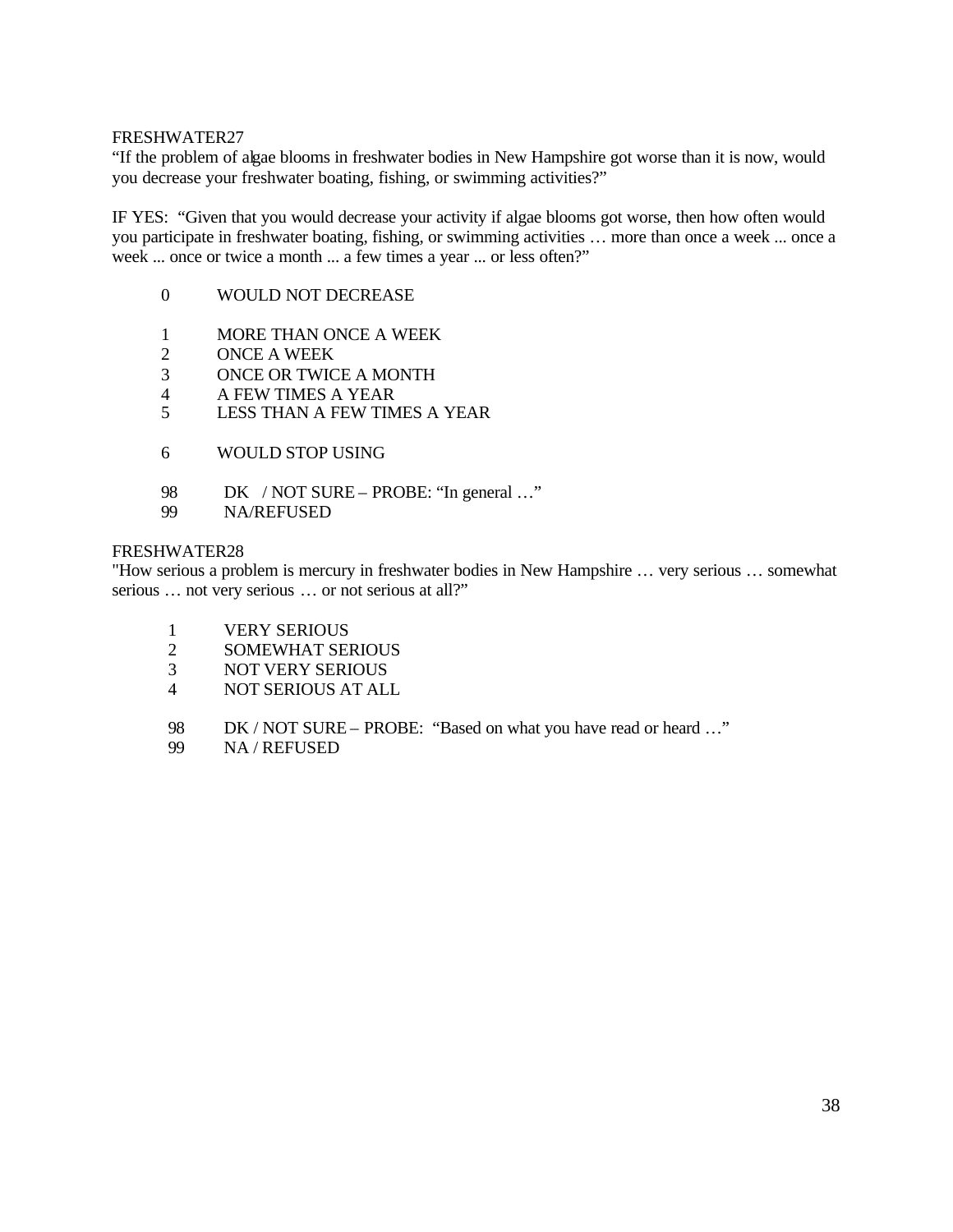"If the problem of mercury in freshwater bodies in New Hampshire got worse than it is now, would you decrease your freshwater boating, fishing, or swimming activities?"

IF YES: "Given that you would decrease your activity if mercury in freshwater bodies got worse, then how often would you participate in freshwater boating, fishing, or swimming activities ... more than once a week ... once a week ... once or twice a month ... a few times a year ... or less often?"

- 0 WOULD NOT DECREASE
- 1 MORE THAN ONCE A WEEK
- 2 ONCE A WEEK
- 3 ONCE OR TWICE A MONTH
- 4 A FEW TIMES A YEAR
- 5 LESS THAN A FEW TIMES A YEAR
- 6 WOULD STOP USING
- 98 DK / NOT SURE PROBE: "In general ..."
- 99 NA/REFUSED

## FRESHWATER30

"How serious a problem is crowding on and around freshwater bodies in New Hampshire … very serious … somewhat serious … not very serious … or not serious at all?"

- 1 VERY SERIOUS
- 2 SOMEWHAT SERIOUS
- 3 NOT VERY SERIOUS
- 4 NOT SERIOUS AT ALL
- 98 DK / NOT SURE PROBE: "Based on what you have read or heard …"
- 99 NA / REFUSED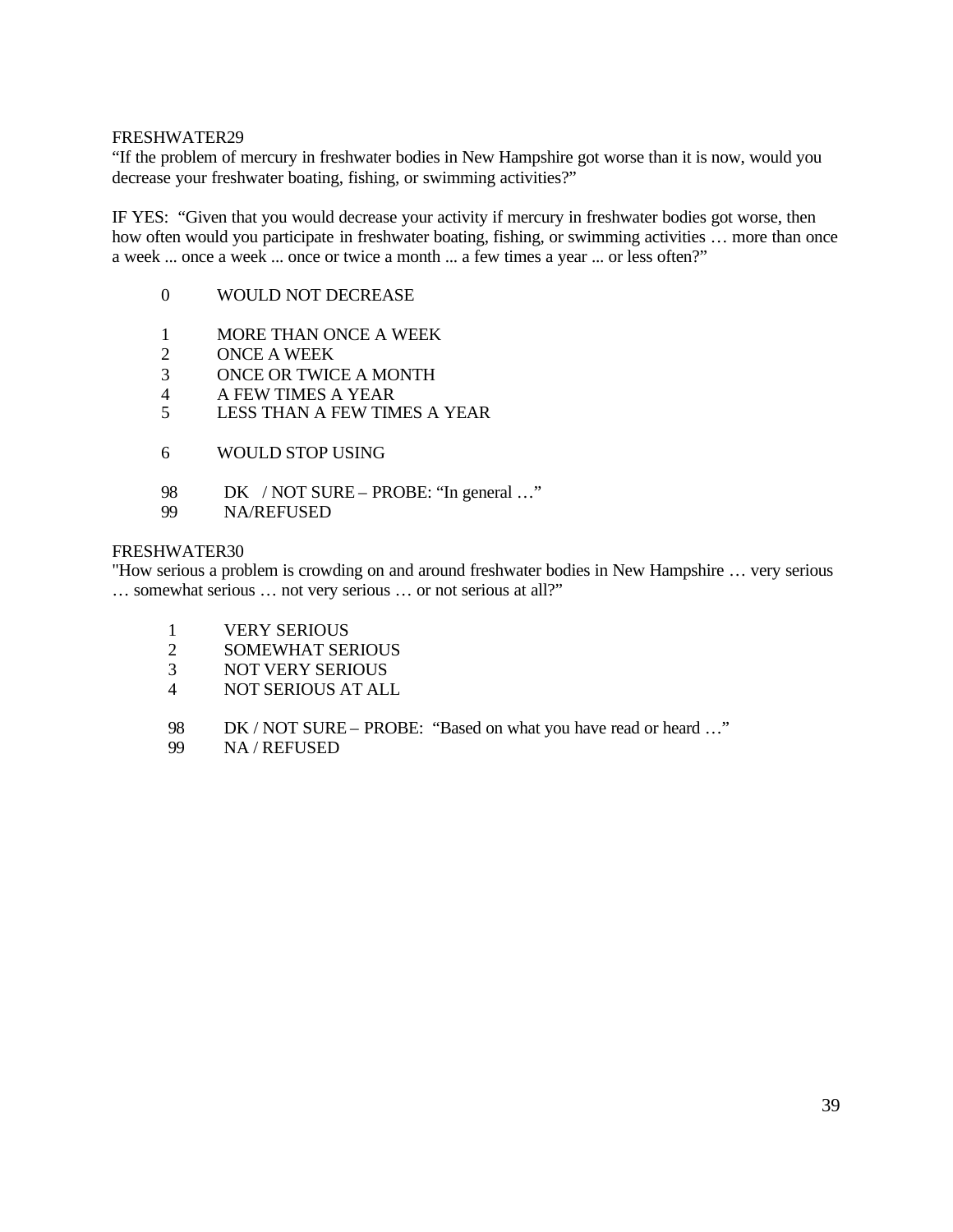"If the problem of crowding in freshwater bodies in New Hampshire got worse than it is now, would you decrease your freshwater boating, fishing, or swimming activities?"

IF YES: "Given that you would decrease your activity if crowding got worse, then how often would you participate in freshwater boating, fishing, or swimming activities … more than once a week ... once a week ... once or twice a month ... a few times a year ... or less often?"

- 0 WOULD NOT DECREASE
- 1 MORE THAN ONCE A WEEK
- 2 ONCE A WEEK
- 3 ONCE OR TWICE A MONTH
- 4 A FEW TIMES A YEAR
- 5 LESS THAN A FEW TIMES A YEAR
- 6 WOULD STOP USING
- 98 DK / NOT SURE PROBE: "In general ..."
- 99 NA/REFUSED

#### FRESHWATER32

"Who do you think should be most responsible for protecting or improving the environmental condition and overall characteristics of the freshwater bodies in New Hampshire … the federal government … the state government … local governments …or all three forms of government equally?"

- 1 FEDERAL GOVERNMENT
- 2 STATE GOVERNMENT
- 3 LOCAL GOVERNMENT
- 4 ALL EQUAL
- 98 DK / NOT SURE PROBE: "In general ..."
- 99 NA / REFUSED

#### FRESHWATER33

"Now that you've had a chance to think more about some of the issues concerning freshwater lakes, ponds, rivers, and streams in New Hampshire, how satisfied are you with your overall experience at freshwater lakes, rivers, ponds, and streams in New Hampshire ... would you say you are very satisfied ... somewhat satisfied ... not very satisfied ... or not satisfied at all?"

- 1 VERY SATISFIED
- 2 SOMEWHAT SATISFIED
- 3 NEUTRAL/NEITHER
- 4 NOT VERY SATISFIED
- 5 NOT SATISFIED AT ALL
- 98 DK / NOT SURE  $\rightarrow$  PROBE: "In general ..."
- 99 NA/REFUSED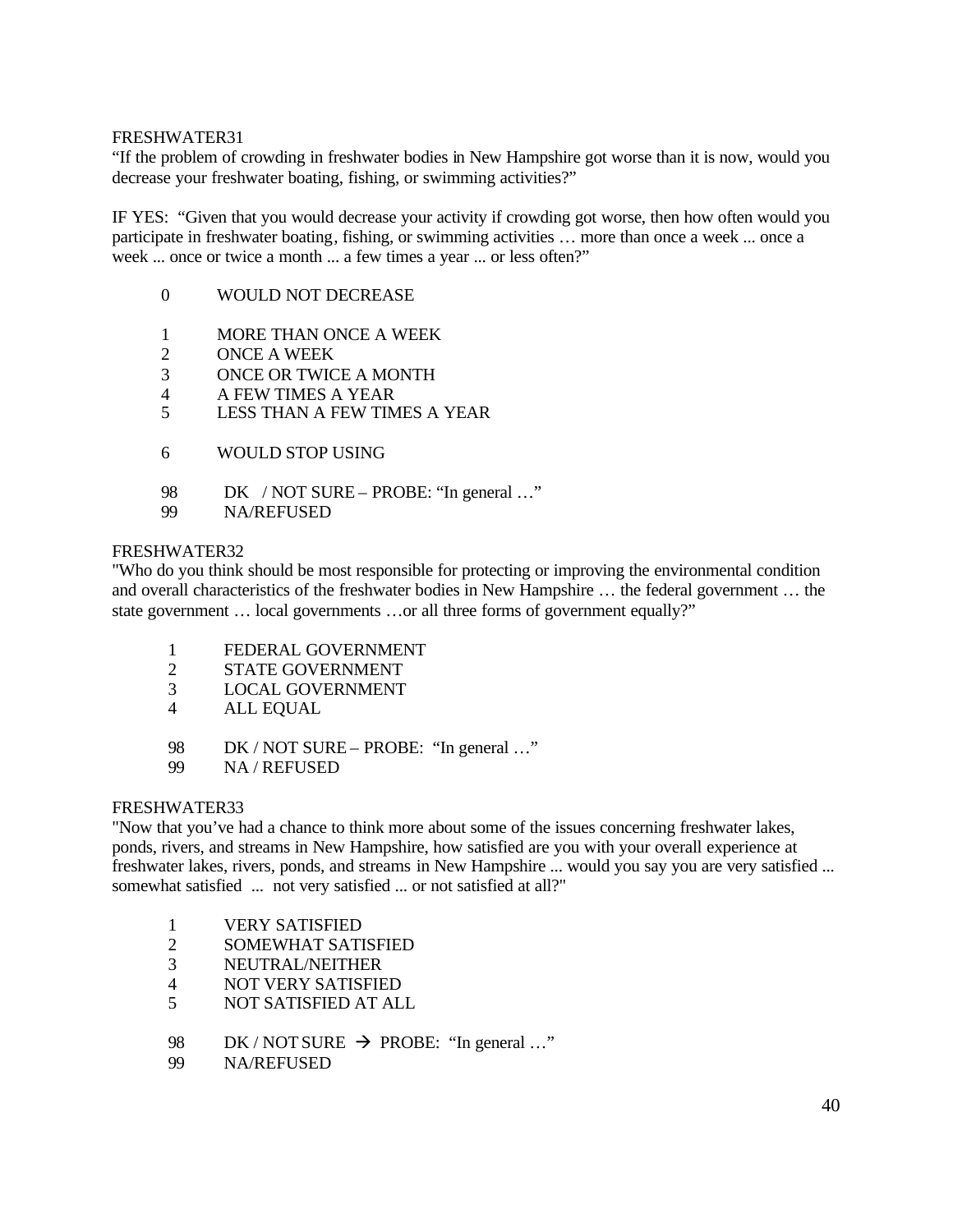## **~ SECTION 5 ~ TECHNICAL REPORT**

## **TECHNICAL REPORT**

## How the Sample Was Selected

The Summer 2004 Granite State Poll was a survey of five hundred and four (504) randomly selected adults in the state of New Hampshire. This survey was conducted using a procedure called Random Digit Dialing (RDD) which is described below.

A sample of households in New Hampshire was selected by a procedure known as random digit dialing. The way this works is as follows. First, with the aid of the computer, one of the three-digit telephone exchanges that are currently used in the area (e.g., 772) is randomly selected. The computer then randomly selects one of the "working blocks"--the first two of the last four numbers in a telephone number (e.g., 64)--and attaches it to the randomly selected exchange. Finally, the computer program then generates a two-digit random number between 00 and 99 (e.g., 57) which is attached to the previously selected prefix (772), and the previously selected working block (64) resulting in a complete telephone number -- i.e., 772-6457. This procedure is then repeated numerous times by the computer to generate more random numbers, so that we have a sufficient quantity to conduct the survey. The end result is that each household in the area in which there is a telephone has an equally likely chance of being selected into the sample.

The random sample used in the Granite State Poll was purchased from Marketing Systems Group, (MSG) Fort Washington, Pennsylvania. MSG screens each selected telephone number to eliminate nonworking numbers, disconnected numbers, and business numbers to improve the efficiency of the sample, reducing the amount of time interviewers spend calling non-usable numbers.

Each of these randomly generated telephone numbers is called by one of our trained interviewers from a centrally supervised facility at the UNH Survey Center. If the number called is found not to be a residential one, it is discarded and another random number is called. (Approximately forty-five percent of the numbers were discarded because they were found to be businesses, institutions, or not assigned.) If it is a residential number, the interviewer then randomly selects a member of the household by asking to speak with the adult currently living in the household who has had the most recent birthday. This selection process ensures that every adult (18 years of age or older) in the household has an equally likely chance of being included in the survey. No substitutions are allowed. If, for example, the randomly selected adult is not at home when the household is first contacted, the interviewer cannot substitute by selecting someone else who just happens to be there at the time. Instead, he or she must make an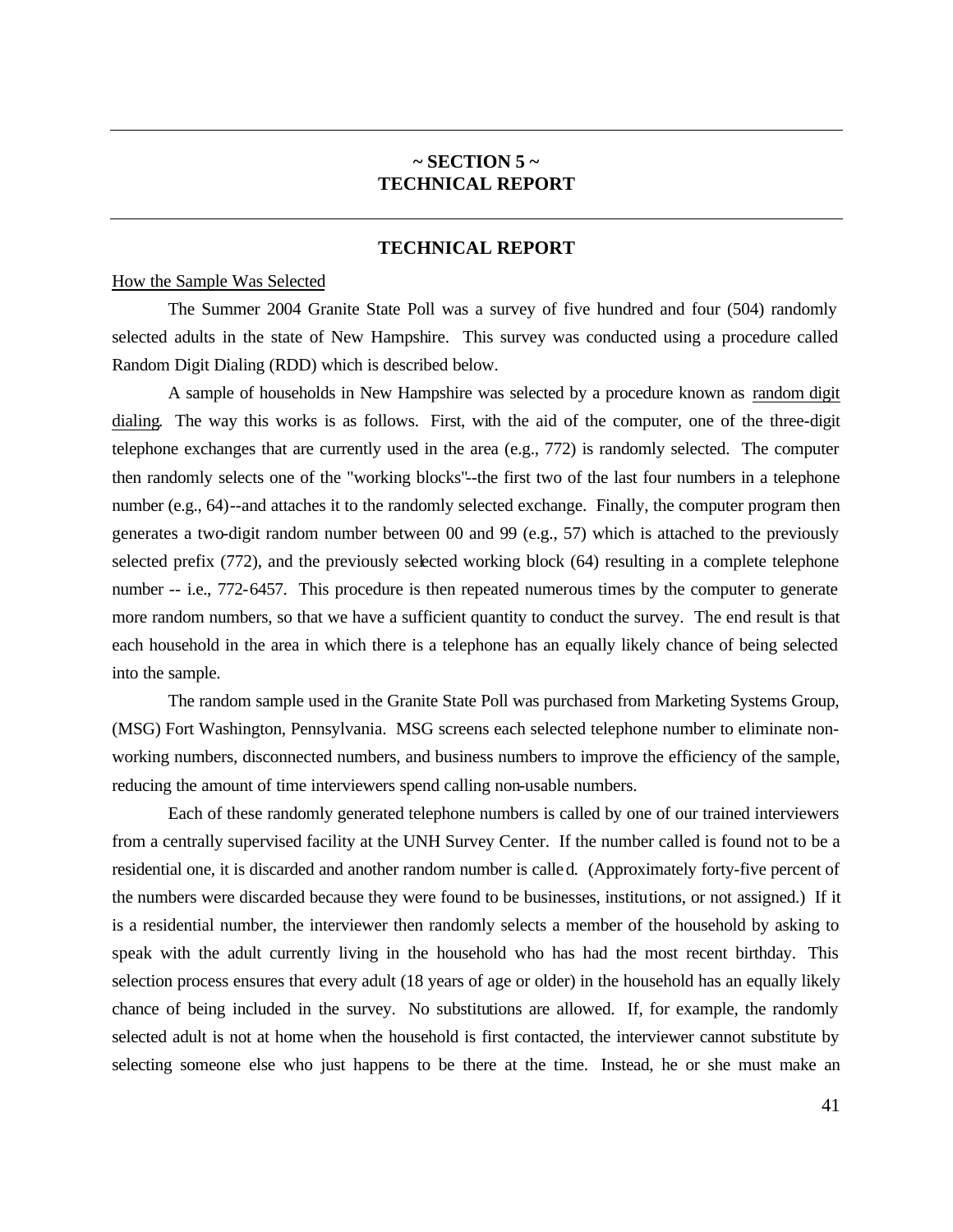appointment to call back when the randomly selected adult is at home. In this way, respondent selection bias is minimized.

## When the Interviewing Was Done

New Hampshire adults in the Granite State Poll: Lakes, Rivers, Streams & Ponds Partnership were interviewed between June 16 and July 2, 2004. Each selected respondent was called by a professional UNH Survey Center interviewer from a centrally supervised facility at the UNH Survey Center. Telephone calls during the field period were made between 10:00 AM and 9:00 PM.

#### Response Rates

Attempts were made to contact three thousand nine hundred ninety-five (3,995) New Hampshire adults in the RDD survey. Table 1 shows the percentage of these contacts in the first survey which resulted in completed interviews (13%), refusals (21%), failures to interview because the telephone was busy, the phone was not answered, the telephone was answered by an answering machine, appointments were broken, or the respondent was away on business, vacation, or was otherwise unavailable during the interviewing period (44%). Failure to interview because the number was changed, disconnected, or was a business (23%).

| Response Rates for the July, 2004 Granite State Poll: Lakes, Rivers, Streams & Ponds Partnership                           |        |                     |
|----------------------------------------------------------------------------------------------------------------------------|--------|---------------------|
|                                                                                                                            | Number | Percentage of Calls |
| Completed Interviews                                                                                                       | 504    | 12.6%               |
| Refusals                                                                                                                   | 844    | 21.1%               |
| Unable to Interview -- (no answer, busy, answering machine,<br>broken appointment, or the respondent was away on business, |        |                     |
| vacation, illness, etc.)                                                                                                   | 1742   | 43.6%               |
| Disconnect, Changed Number, Business, Fax, Modem                                                                           | 905    | 22.6%               |
| <b>TOTALS</b>                                                                                                              | 3,995  | 99.9%               |

**TABLE 1**